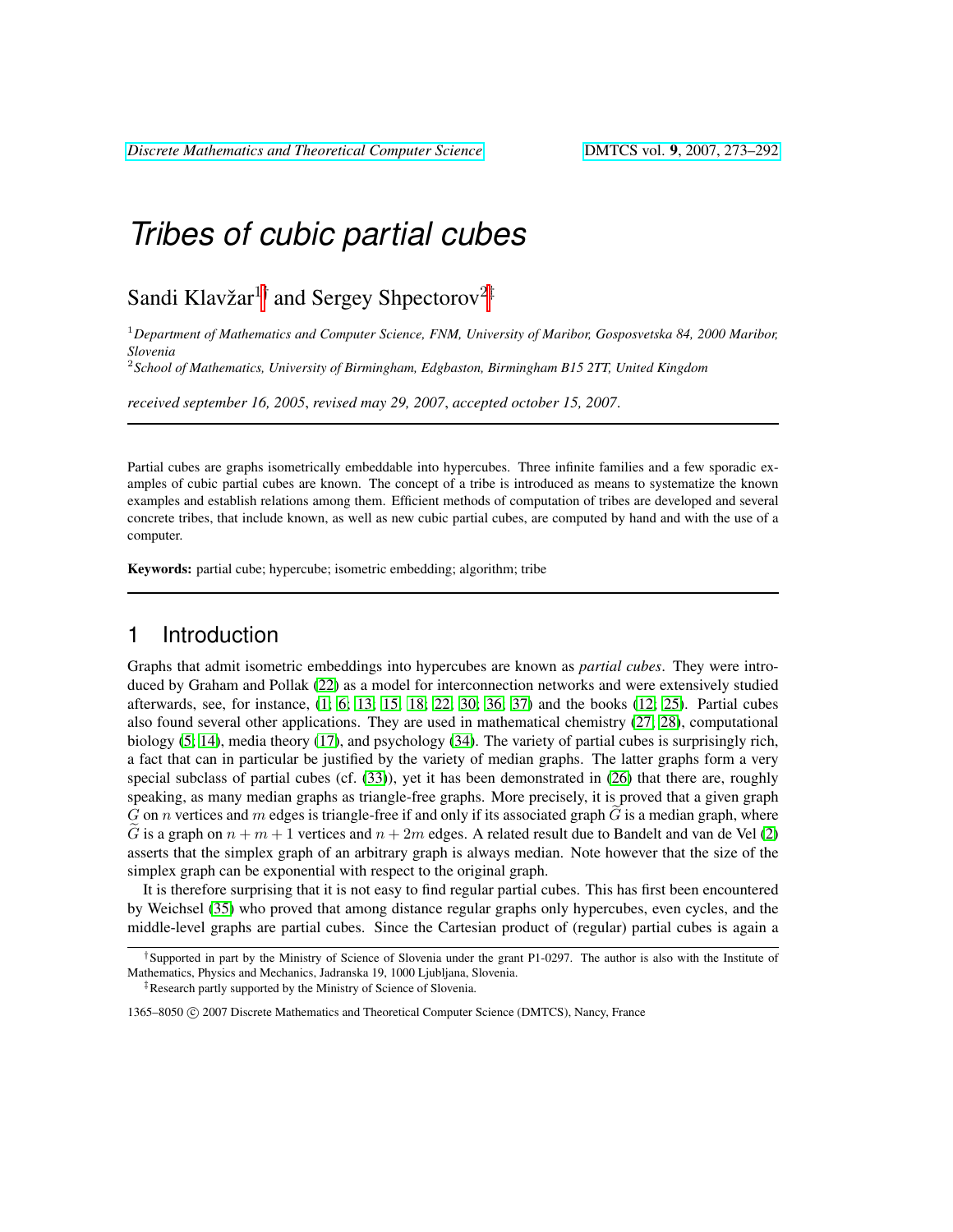(regular) partial cube, there are of course several infinite series of regular partial cubes. For instance, as even cycles are partial cubes, so are the toroidal graphs  $C_{2k} \square C_{2n}$ ,  $k, n \ge 2$ .

The problem of classifying cubic partial cubes is around for about a decade. As far as we know, the problem has been explicitly written down for the first time in [\(29\)](#page-18-12), where it is proved among other statements that  $P(10, 3)$  is the only partial cube among the generalized Petersen graphs. Some other examples of cubic partial cubes were known before, cf. [\(11\)](#page-17-9), while in [\(3\)](#page-17-10) and in [\(4\)](#page-17-11) several new examples were constructed. It has been recently proved that among the cubic plane graphs whose faces are squares and hexagons there are precisely 5 partial cubes, all of them known before, see [\(9\)](#page-17-12).

Clearly, even prisms  $K_2 \square C_{2n}$  form an infinite series of cubic partial cubes. Besides this series, only a few sporadic examples have been known until recently<sup>[\(i\)](#page-1-0)</sup>, cf. Table [1.](#page-2-0) In the present paper we continue the search for cubic partial cubes and for this sake we introduce *tribes* of partial cubes. Using this concept, the related theory, and computational methods, we determine the tribes of all previously known cubic partial cubes. Among the graphs in these tribes we find 21 new cubic partial cubes. The computations were performed partly by hand and partly in the computer algebra system GAP, see [\(19\)](#page-18-13).

We proceed as follows. In the remainder of this section basic definitions are given. Then, in Section [2,](#page-2-1) we present the list of previously known cubic partial cubes. In the subsequent section we revisit the well-known concepts of expansion and contraction and in particular introduce superconvex partitions. In Section [4](#page-5-0) our central concept—tribe—is introduced. Then we consider the tribe of the generalized Petersen graph  $P(10, 3)$  and show that it consists only of  $P(10, 3)$  itself. The remaining known cubic partial cubes are planar, hence in Section [6](#page-7-0) we restrict our investigations to the planar case and prepare the necessary theory for our computations. We also show that the even prisms  $K_2 \square C_{2n}$  form a tribe. Finally, in Section [7,](#page-13-0) we presents the results of the explicit computations of the tribes of the remaining graphs from Table [1.](#page-2-0)

A subgraph H of G is called *isometric* if  $d_H(u, v) = d_G(u, v)$  for all  $u, v \in V(H)$ , where  $d_G(u, v)$ denotes the usual shortest path distance. Also, H is *convex*, if for all  $u, v \in V(H)$ , all shortest  $u, v$ paths from G belong to H. A convex subgraph is isometric but the converse need not be true. We call a subgraph H *superconvex* if for all  $u, v \in H$ , all paths between u and v of length  $\leq d_G(u, v) + 1$  are contained in  $H$ . In general superconvexity is a stronger property than convexity. For bipartite graphs, however, the two properties are equivalent. A graph G is a *median graph* if there exists a unique vertex x to every triple of vertices u, v, and w such that x lies simultaneously on a shortest  $u, v$ -path, shortest  $u, w$ -path, and shortest  $w, v$ -path.

The *Cartesian product*  $G \square H$  of graphs G and H is the graph with vertex set  $V(G) \times V(H)$  where the vertex  $(a, x)$  is adjacent to the vertex  $(b, y)$  whenever  $ab \in E(G)$  and  $x = y$ , or  $a = b$  and  $xy \in E(H)$ . The Cartesian product is commutative and associative, the product of k copies of  $K_2$  is the k-dimensional *hypercube* or k-*cube*  $Q_k$ . A graph is called *prime* (with respect to the Cartesian product) if it cannot be written as the Cartesian product of two nontrivial graphs. It has been observed in [\(3\)](#page-17-10) that a cubic partial cube is either an even prism or it is a prime graph.

<span id="page-1-0"></span> $^{(i)}$  In September 2005, when this paper was in preparation, David Eppstein informed us of his discovery of a connection between cubic partial cubes and simplicial arrangements of lines. This leads to two more infinite series and a number of new sporadic examples of cubic partial cubes, see [\(16\)](#page-17-13). We briefly discuss this development in Section [8.](#page-16-0)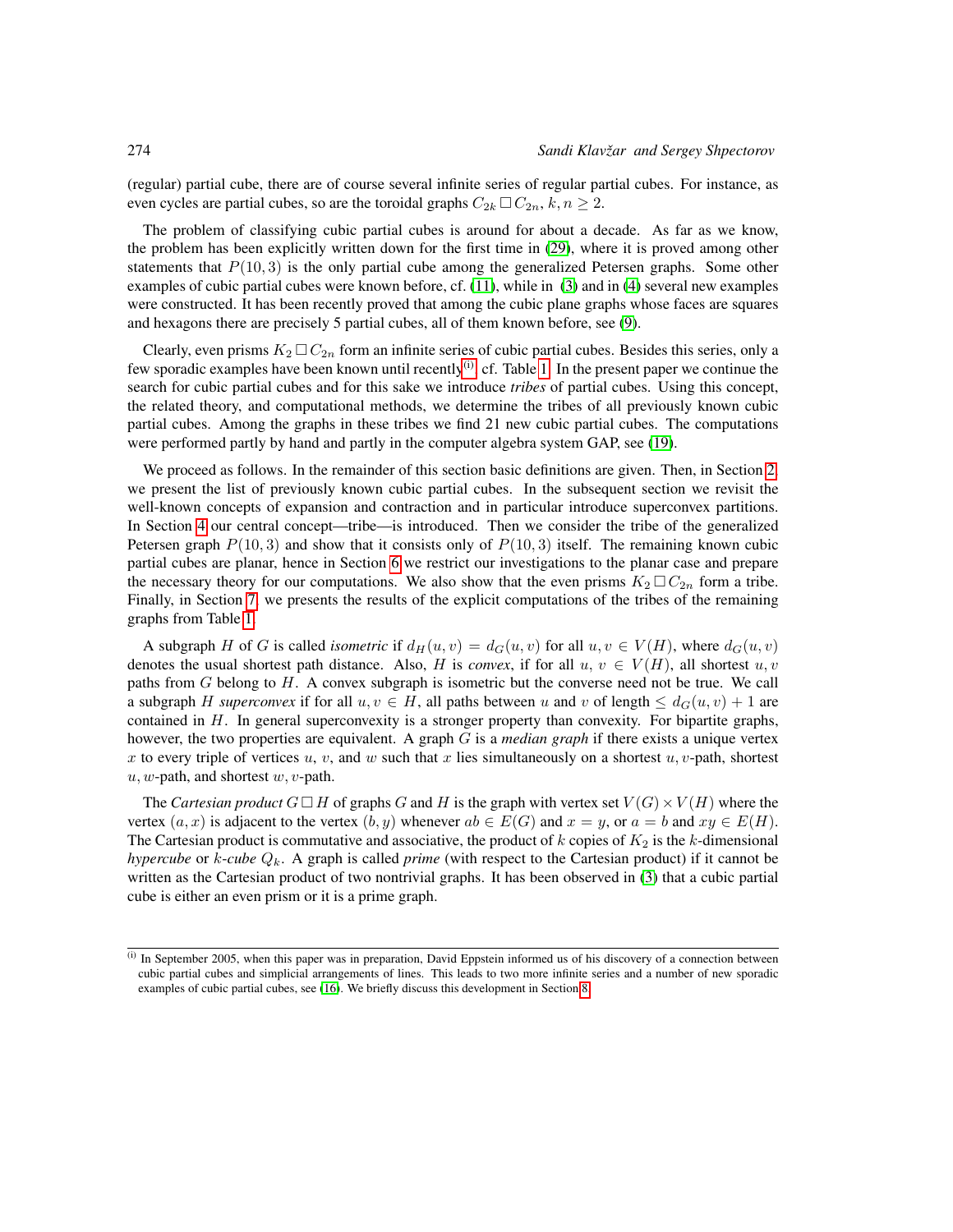## <span id="page-2-1"></span>2 Known cubic partial cubes

In Table [1](#page-2-0) the list of known sporadic cubic partial cubes is presented, where  $n$  stands for the number of vertices and dim for the dimension of the smallest hypercube into which the graph embeds isometrically.

| $\boldsymbol{n}$ | dim | graph                          | ref      |
|------------------|-----|--------------------------------|----------|
| 20               | 5   | P(10,3)                        | (11; 29) |
| 24               | 6   | $B_1$                          | (9; 11)  |
| 30               | 7   | $B_1'$                         | (3)      |
| 32               | 7   | chamfered cube                 | (9; 11)  |
| 32               | 7   | twisted chamfered cube         | (9; 11)  |
| 36               | 8   | $B_1''$                        | (3)      |
| 42               | 9   | $B_1'''$                       | (3)      |
| 48               | 8   | $\overline{\mathcal{CI}}(G_1)$ | (4)      |
| 48               | 9   | $\mathcal{CI}(Q_3)$            | (10; 11) |
| 48               | 10  | B <sub>2</sub>                 | (3)      |
| 80               | 8   | $\mathcal{CI}(G_2)$            | (4)      |
| 80               | 8   | $\overline{\mathcal{CI}(G_3)}$ | (4)      |
| 96               | 12  | $\mathcal{CI}(G_4)$            | (4)      |
| 96               | 13  | $\mathcal{CI}(G_5)$            | (4)      |
| 120              | 15  | $\mathcal{CI}$ (Icosahedron)   | (10; 11) |

<span id="page-2-0"></span>Tab. 1: Known cubic partial cubes.

Let us have a closer look at the table. There we find two short series of graphs and 6 additional examples. The latter examples are the generalized Petersen graph  $P(10, 3)$ , the truncated octahedron  $B_1$ , the chamfered cube, the twisted chamfered cube, the truncated cuboctahedron  $\mathcal{CI}(Q_3)$ , and the truncated icosidodecahedron  $\mathcal{CI}$ (Icosahedron). The truncated octahedron is also known as the permutahedron  $\Pi_3$ and has appeared elsewhere, cf. [\(20\)](#page-18-14).

The first short series  $B_1, B'_1, B''_1, B''_1, B_2$  with 4 new examples has been constructed in [\(3\)](#page-17-10) by means of expansion procedures. It follows from the investigations in the present paper that this series cannot be extended.

In further search for new cubic partial cubes the following operation turned out to be useful. Let  $G$  be a graph without vertices of degree one embedded into some closed surface. Then the *cubic inflation*  $\mathcal{CI}(G)$ is defined as follows, see [\(4\)](#page-17-11). Replace each vertex  $v \in V(G)$  of degree d by a 2d-cycle  $Q_v$ , and then replace every edge uv of G by two edges joining  $Q_u$  and  $Q_v$  in such a way that an embedded cubic graph on the same surface is obtained in which all cycles  $Q_v$  are facial and all edges of G give rise to 4-faces in that embedding.  $\mathcal{CI}(G)$  can also be described as the dual of the barycentric subdivision of  $G(4; 31)$  $G(4; 31)$  $G(4; 31)$  or the truncation of the medial graph of G [\(21\)](#page-18-16) that can in turn be described as the  $\{0, 1, 2\}$ -Wythoffian [\(7;](#page-17-15) [8\)](#page-17-16). Note that the truncated octahedron  $B_1$  can also be represented as  $\mathcal{CI}(K_4)$ .

The graphs  $G_1, \ldots, G_5$  that appear in Table [1](#page-2-0) are shown in Fig. [1.](#page-3-0) The cubic inflations of these graphs provided the last series of five cubic partial cubes. We conclude this section by pointing out that it has been verified by a computer search that Table [1](#page-2-0) is complete up to 30 vertices [\(3\)](#page-17-10). In other words, there are just three prime cubic partial cubes on at most 30 vertices:  $P(10,3)$ ,  $B_1$ , and  $B'_1$ .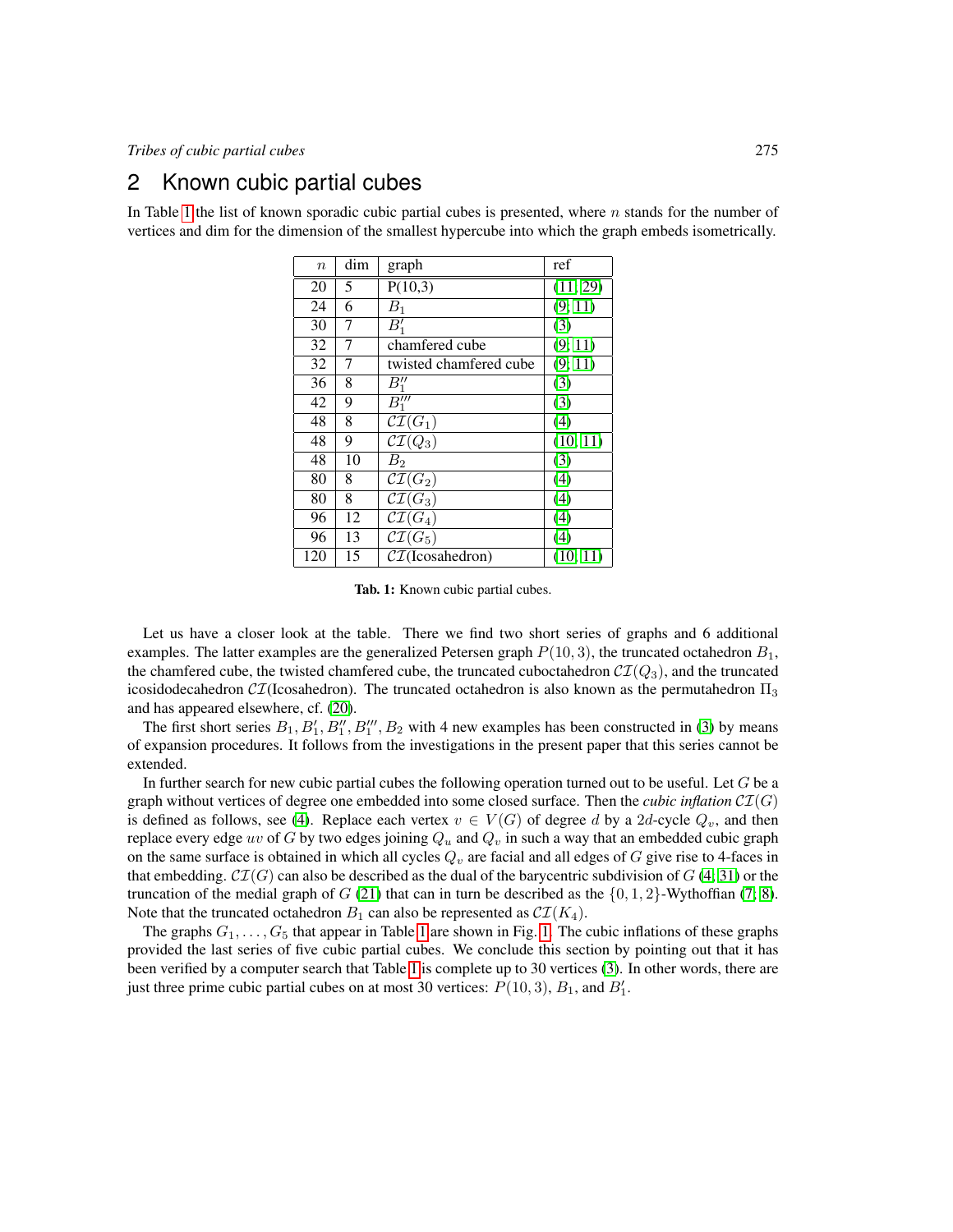

<span id="page-3-0"></span>Fig. 1: Graphs from Table [1.](#page-2-0)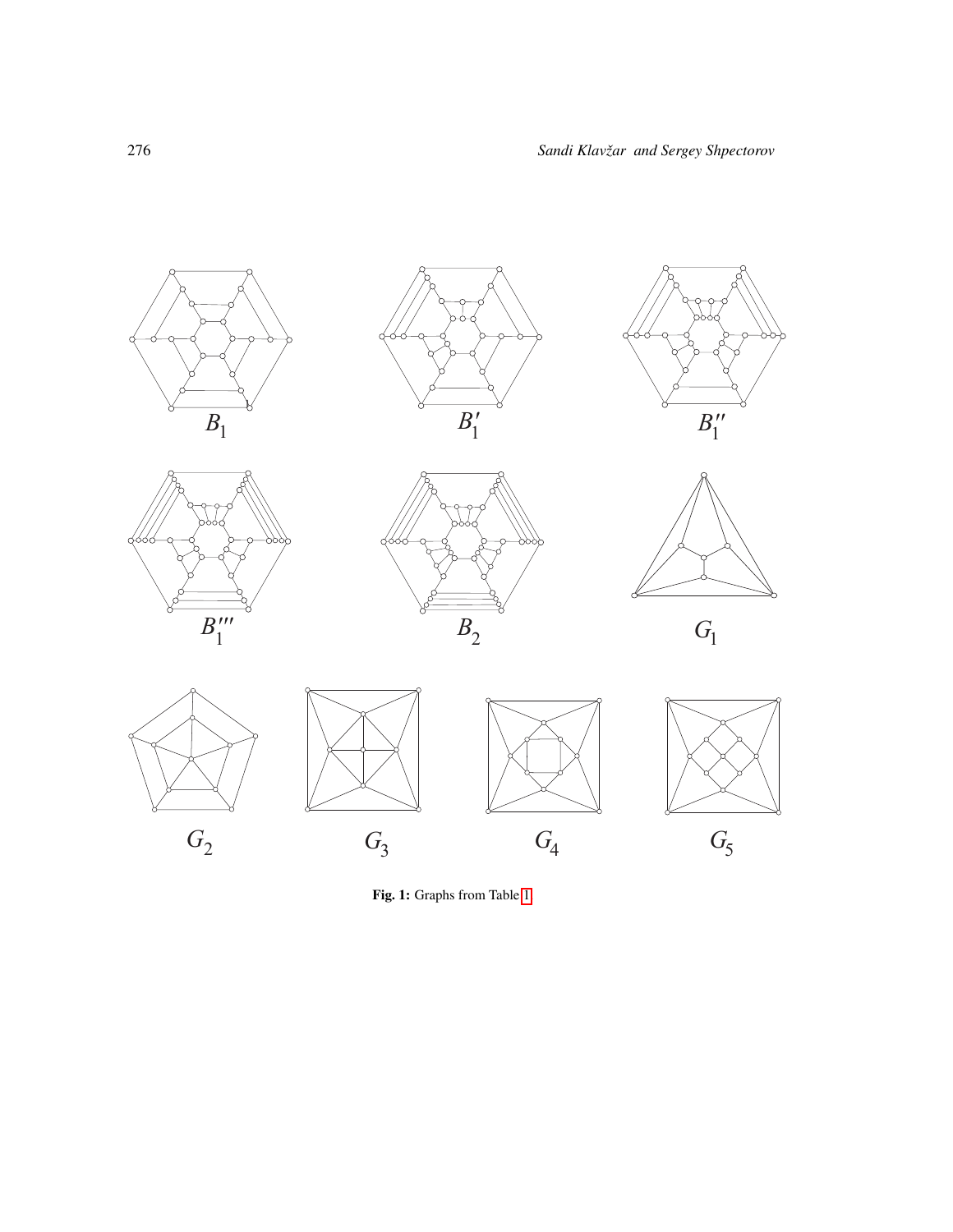#### 3 Expansion and contraction

The concept of expansion is due to Mulder [\(32;](#page-18-17) [33\)](#page-18-9) in the context of median graphs and Chepoi [\(6\)](#page-17-1) in the context of partial cubes (and partial Hamming graphs).

We say that two nonempty isometric subgraphs  $H_0$  and  $H_1$  form an *isometric cover* of a graph  $H$ provided that  $H = H_0 \cup H_1$ , by which we mean that  $V(H) = V(H_0) \cup V(H_1)$  and  $E(H) = E(H_0) \cup V(H_1)$  $E(H_1)$ . If H is connected then  $H_0 \cap H_1 \neq \emptyset$  for every isometric cover  $H_0, H_1$ , provided that  $H_0$  and  $H_1$ are themselves nonempty.

Suppose  $H_0, H_1$  is an isometric cover of H. For  $i = 0, 1$ , let  $H_i'$  be an isomorphic copy of  $H_i$ , and for a vertex  $u \in H_0 \cap H_1$ , let  $u_i$  be the corresponding vertex in  $H'_i$ . The *expansion* of H with respect to  $H_0$ ,  $H_1$  is the graph G obtained from the disjoint union of  $H'_0$  and  $H'_1$ , where for each  $u \in H_0 \cap H_1$  the vertices  $u_0$  and  $u_1$  are joined by a new edge in G. Chepoi [\(6\)](#page-17-1) proved that a graph is a partial cube if and only if it can be obtained from  $K_1$  by a sequence of expansions.

We next describe the operation of contraction. We say that superconvex subgraphs  $G_0$  and  $G_1$  form a *superconvex partition* of G if  $G_0$  and  $G_1$  partition G. (More precisely,  $V(G_0)$  and  $V(G_1)$  partition  $V(G)$ .) When G is partitioned by subgraphs  $G_0, G_1$ , we let  $M(G_0, G_1)$  denote the set of edges of G connecting  $G_0$  with  $G_1$ . If G is connected and  $G_0$ ,  $G_1$  are nonempty then  $M(G_0, G_1)$  is also nonempty. For  $e \in M(G_0, G_1)$ , we let  $e_0$  and  $e_1$  denote the end vertices of e that are in  $G_0$  and  $G_1$ , respectively.

<span id="page-4-0"></span>**Proposition 3.1** *Suppose subgraphs*  $G_0$  *and*  $G_1$  *partition*  $G$ *. Then*  $G_0$ *,*  $G_1$  *is a superconvex partition if and only if*  $d_{G_0}(e_0, f_0) = d_{G_1}(e_1, f_1)$  *for all*  $e, f \in M(G_0, G_1)$ *.* 

**Proof:** Suppose  $G_0$  and  $G_1$  are superconvex. In particular, for  $i = 0, 1$ ,  $d_{G_i}(u, v) = d_G(u, v)$  for all  $u, v \in G_i$ . Suppose by way of contradiction that, say,  $d_G(e_0, f_0) < d_G(e_1, f_1)$ . This means that the length of a shortest path from  $e_1$  to  $f_1$  passing through  $e_0$  and  $f_0$  is  $d_G(e_0, f_0) + 2 \leq d_G(e_1, f_1) + 1$ . Since  $G_1$ , is superconvex, we get  $e_0$ ,  $f_0 \in G_1$ , a contradiction. Hence,  $d_G(e_0, f_0) \geq d_G(e_1, f_1)$ , and we get equality by symmetry.

Now suppose  $d_{G_0}(e_0, f_0) = d_{G_1}(e_1, f_1)$  for all  $e, f \in M(G_0, G_1)$ . Suppose by contradiction that, say,  $G_0$  is not superconvex. Then, for some  $u, v \in G_0$ , there exists a path between u and v of length at most  $d_G(u, v) + 1$ , that is not fully contained in  $G_0$ . Let e be the first edge on this path, that crosses from  $G_0$ to  $G_1$ , and let f be the first edge on the path, crossing back in  $G_0$ . The part of the path between  $e_0$  and  $f_0$  has length at most  $d_G(e_0, f_0) + 1$ . Furthermore, every intermediate vertex on this subpath lies in  $G_1$ . Thus,  $d_G(e_0, f_0) + 1 \ge d_{G_1}(e_1, f_1) + 2$ , that is,  $d_G(e_0, f_0) > d_{G_1}(e_1, f_1)$ . This yields a contradiction, since  $d_{G_0}(e_0, f_0) \geq d_G(e_0, f_0)$ .

Suppose  $G_0$  and  $G_1$  form a superconvex partition of G. The *contraction* of G with respect to  $G_0$ ,  $G_1$  is the graph H obtained from G by removing from it all edges  $e \in M(G_0, G_1)$  and by identifying  $e_0$  with e<sub>1</sub> for each e. Notice that it follows from Proposition [3.1](#page-4-0) that  $e_0 = f_0$  for  $e, f \in M(G_0, G_1)$  implies  $e_1 = f_1$ , and vice versa. If  $e_i$  is adjacent with  $f_i$  then also  $e_{1-i}$  is adjacent with  $f_{1-i}$ . In this case, the edge  $e_0 f_0$  is identified with the edge  $e_1 f_1$ .

The subgraphs  $G_0$ ,  $G_1$ , and the set of edges  $M(G_0, G_1)$  have already appeared in the literature on partial cubes. For an edge  $ab$  of a graph  $G$  let

 $W_{ab} = \{u \mid u \in V(G), d_G(u, a) < d_G(u, b)\},\$  $W_{ba} = \{u \mid u \in V(G), d_G(u, b) < d_G(u, a)\},\$  $F_{ab} = \{uv \in E(G) \mid u \in U_{ab}, v \in U_{ba}\}.$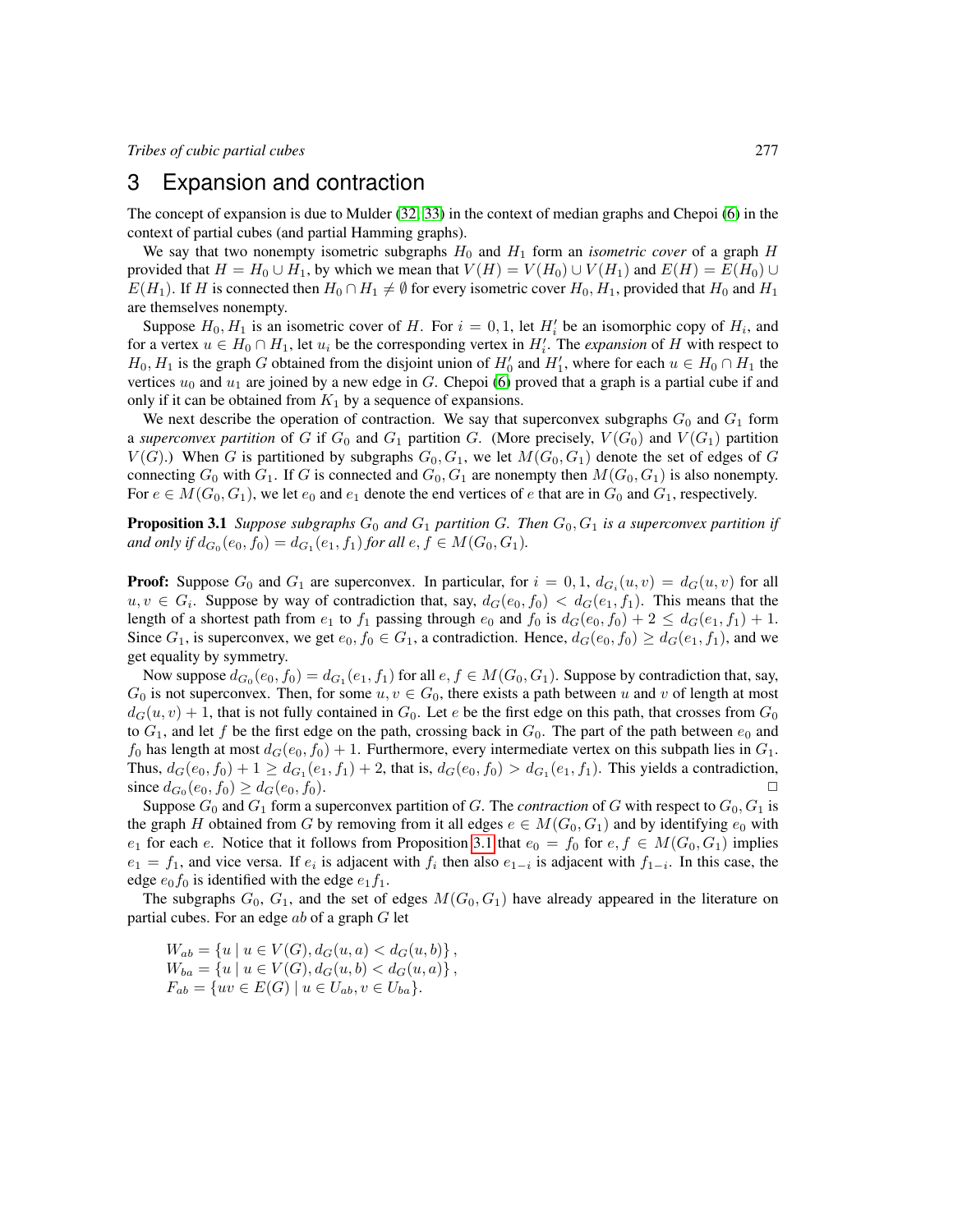The first characterization of partial cubes is due to Djoković [\(13\)](#page-17-2): A graph  $G$  is a partial cube if and only if it is bipartite and if for every edge ab of G the subgraphs  $W_{ab}$  and  $W_{ba}$  are (super)convex.

**Proposition 3.2** If  $G_0$ ,  $G_1$  is a superconvex partition of a graph G then  $G_0 = W_{e_0e_1}$ ,  $G_1 = W_{e_1e_0}$ , and  $M(G_0, G_1) = F_{e_0e_1}$  for every  $e \in M(G_0, G_1)$ .

**Proof:** Set  $a = e_0$  and  $b = e_1$ . It suffices to show that  $G_0 \subseteq W_{ab}$  and, symmetrically,  $G_1 \subseteq W_{ba}$ . Suppose  $d_G(u, b) \leq d_G(u, a)$  for some  $u \in G_0$ . Then there exists a path from a to u via b, that has length  $d_G(u, b) + 1 \leq d_G(u, a) + 1$ . By superconvexity of  $G_0$ , we get that  $b \in G_0$ , a contradiction.

We end this section with a remark that if a graph  $G$  is obtained from a graph  $H$  via expansion with respect to an isometric cover  $H_0$ ,  $H_1$  then the images of  $H_0$  and  $H_1$  in G (that is,  $H'_0$  and  $H'_1$ ) form a superconvex partition of  $G$ . Consequently,  $H$  can be recovered from  $G$  via the corresponding contraction. Reversely, if a graph  $H$  is obtained from a graph  $G$  via contraction with respect to a superconvex partition  $G_0, G_1$  then the images of  $G_0$  and  $G_1$  in H form an isometric cover, and G can be recovered from H via the expansion with respect to this isometric cover. In this sense, expansion and contraction are inverse to each other.

#### <span id="page-5-0"></span>4 Tribes

The graphs, on which we now focus our attention, are regular partial cubes, especially, cubic partial cubes. The class of partial cubes is closed with respect to expansions and contractions. This is, in essence, the result of [\(6\)](#page-17-1). Let us now investigate conditions, under which expansion and contraction preserve regularity. The following two propositions are applicable to arbitrary regular graphs (not necessarily partial cubes).

Suppose H is a regular graph of degree n. Suppose further that  $G$  is an expansion of H with respect to an isometric cover  $H_0, H_1$ . For  $v \in H_0 \cap H_1$  let  $a_v$  be the number of neighbors of v outside of  $H_0, b_v$  the number of neighbors outside of  $H_1$ , and  $c_v$  the number of neighbors in  $H_0 \cap H_1$ .

<span id="page-5-2"></span>Proposition 4.1 *Under the above assumptions,* G *is regular if and only if one of the following is true:*

- (1)  $H_0 = H_1 = H$ *, and*  $G = H \square K_2$  *is of degree*  $n + 1$ *; or*
- (2) G has degree n and, furthermore,  $a_v = b_v = 1$  and  $c_v = n 2$  for all  $v \in H_0 \cap H_1$ .

**Proof:** If  $H_0 = H_1 = H$  then, clearly, (1) holds. Otherwise, there is a vertex outside of  $H_0 \cap H_1$ . The corresponding vertex of G has degree n. Therefore, if G is regular, it must be of degree n.

Let  $v \in H_0 \cap H_1$ . Clearly,  $a_v + b_v + c_v = n$ . Since the degree of  $v_0$  in G is  $1 + b_v + c_v$  and the degree of  $v_1$  is  $a_v + 1 + c_v$ , we get the claim.

In the cubic case, G is again cubic if and only if  $a_v = b_v = c_v = 1$ . In particular,  $H_0 \cap H_1$  must be a disjoint union of edges. We will call such an expansion a *cubic expansion*.

Suppose now that H is obtained from G by contraction with respect to a superconvex partition  $G_0, G_1$ . For  $i = 0, 1$ , set  $U_i = \{e_i \mid e \in M(G_0, G_1)\}\$ . According to Proposition [3.1,](#page-4-0) the mapping sending  $e_0$  to  $e_1$  for all  $e \in M(G_0, G_1)$ , establishes an isomorphism between distance spaces  $U_0$  and  $U_1$ . In particular, this mapping is also an isomorphism of the graphs induced on  $U_0$  and  $U_1$ .

Suppose  $G$  is regular of degree  $n$ .

<span id="page-5-1"></span>Proposition 4.2 *The contraction* H *is regular if and only if one of the following holds:*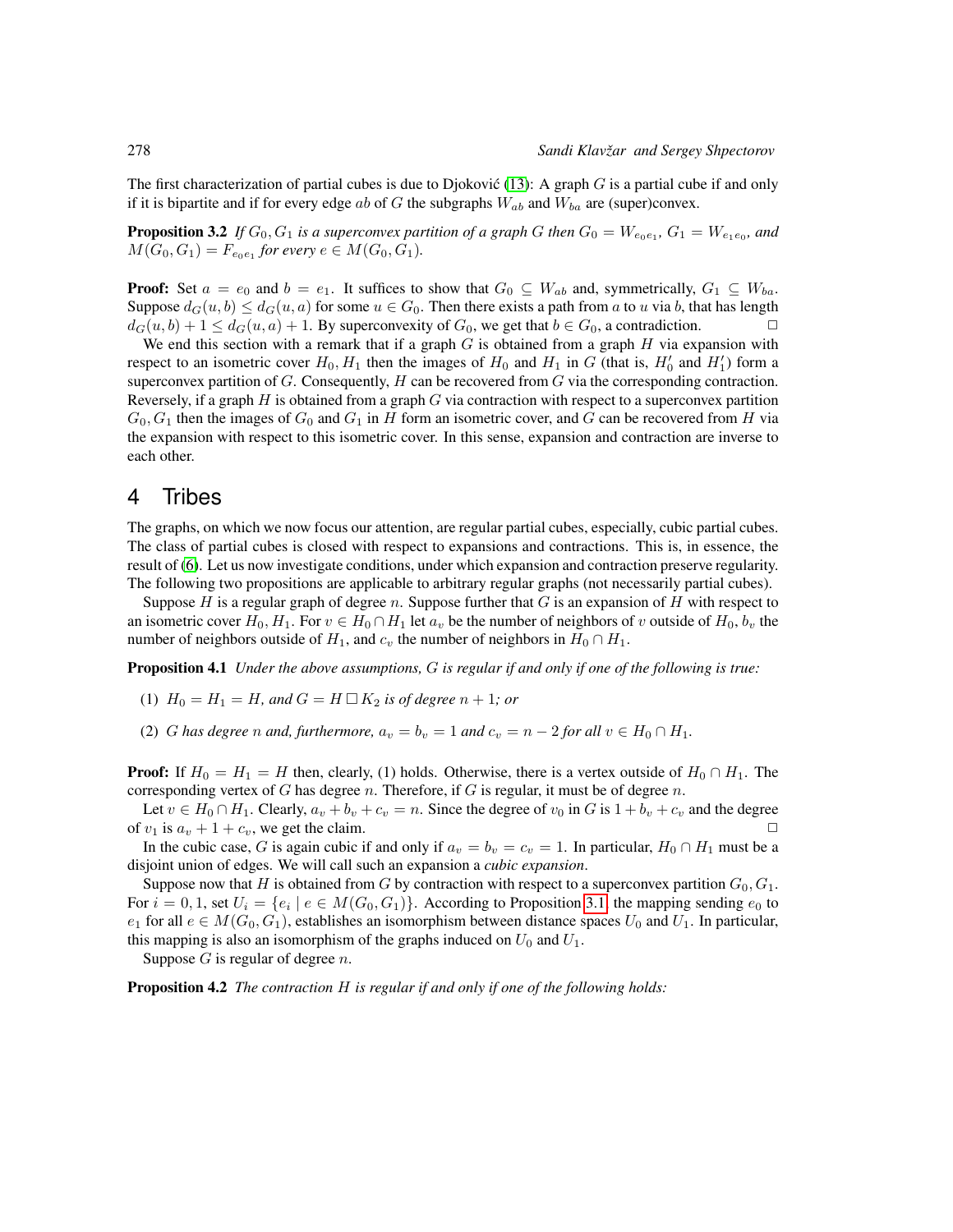- (1)  $U_0 = G_0$  and  $U_1 = G_1$ ; in this case H has degree  $n 1$ ;
- (2) *the graph on*  $U_0$  *is regular of degree*  $n 2$ *; here* H *has degree* n.

**Proof:** If  $U_0 = G_0$  and  $U_1 = G_1$  then, clearly, (1) holds. If there is a vertex in G outside of  $U_0 \cup U_1$  then the corresponding vertex of H has degree n. So H must be of degree n. For  $e \in M(G_0, G_1)$ , let a be the number of neighbors of  $e_0$  in  $G_0 \setminus U_0$  and b the number of neighbors in  $U_0$ . Then  $n = a + b + 1$ . Since  $e_1$  has the same number b of neighbors in  $U_1$ , it follows that  $e_1$  must have exactly a neighbors in  $G_1 \setminus U_1$ . Therefore, the unified  $e_0, e_1$  vertex of H has degree  $a + b + a$ . This yields  $a = 1$  and  $b = n - 2$ .  $\Box$ 

When G is cubic, the contraction H is also cubic if and only if the graph on  $U_0$  is a disjoint union of edges. In this case we call the contraction a *cubic contraction*.

We can now introduce our central concept—tribes. If  $G$  is a cubic partial cube then every graph obtained from G by cubic expansion or cubic contraction is again a cubic partial cube. A *tribe* of cubic partial cubes is a minimal nonempty collection of such graphs, closed under cubic expansions and cubic contractions. The tribe containing a particular graph G will be referred to as the G-*tribe*.

#### 5 The case of  $P(10,3)$

In this section we prove the following

<span id="page-6-2"></span>Proposition 5.1 *The generalized Petersen graph* P(10, 3) *admits no cubic expansions and no cubic contractions. Consequently, the* P(10, 3)*-tribe consists only of* P(10, 3) *itself.*

We will prove this proposition in a sequence of lemmas, that also introduce some of the ideas involved in tribe computations.

<span id="page-6-1"></span>**Lemma 5.2** If the contraction of a cubic graph G with respect to a superconvex partition  $G_0, G_1$  is a *cubic contraction then every edge from*  $M(G_0, G_1)$  *is contained in an isometric* 4*-cycle. In particular,* P(10, 3) *admits no cubic contractions.*

**Proof:** Suppose  $e \in M(G_0, G_1)$ . By the comment after Proposition [4.2,](#page-5-1) the graph  $U_0 = \{f_0 | f \in$  $M(G_0, G_1)$  has degree one. If  $f \in M(G_0, G_1)$  is such that  $f_0$  is adjacent to  $e_0$  then  $e_1, e_0, f_0, f_1$  induce an isometric 4-cycle, as follows from Proposition [3.1.](#page-4-0)

Since the girth of  $P(10, 3)$  is six, this graph admits no cubic contractions.

For a cycle C of a cubic graph H, an edge e of H is *adjacent* to C at vertex  $v \in C$  if e is incident to v and it does not lie on C. Recall that by the remark after Proposition [4.1,](#page-5-2) if an isometric cover  $H_0$ ,  $H_1$ defines a cubic expansion then  $H_0 \cap H_1$  is a disjoint union of edges.

<span id="page-6-0"></span>Lemma 5.3 *Suppose an isometric cover* H0, H<sup>1</sup> *of a cubic graph* H *defines a cubic expansion of* H*. Suppose* C *is a cycle of* H *that is convex as a subgraph of* H*. Suppose further that* e *is an edge that is adjacent to* C *at a vertex v. If e is contained in*  $H_0 \cap H_1$  *then the following hold:* 

- (1) C has even length and  $C \cap (H_0 \cap H_1) = \{v, u\}$ , where u is the vertex opposite v on C;
- (2) one of the two halves of C between v and u belongs to  $H_0$  and the other one belongs to  $H_1$ ;
- (3) *the edge adjacent to* C *at u lies in*  $H_0 \cap H_1$ *.*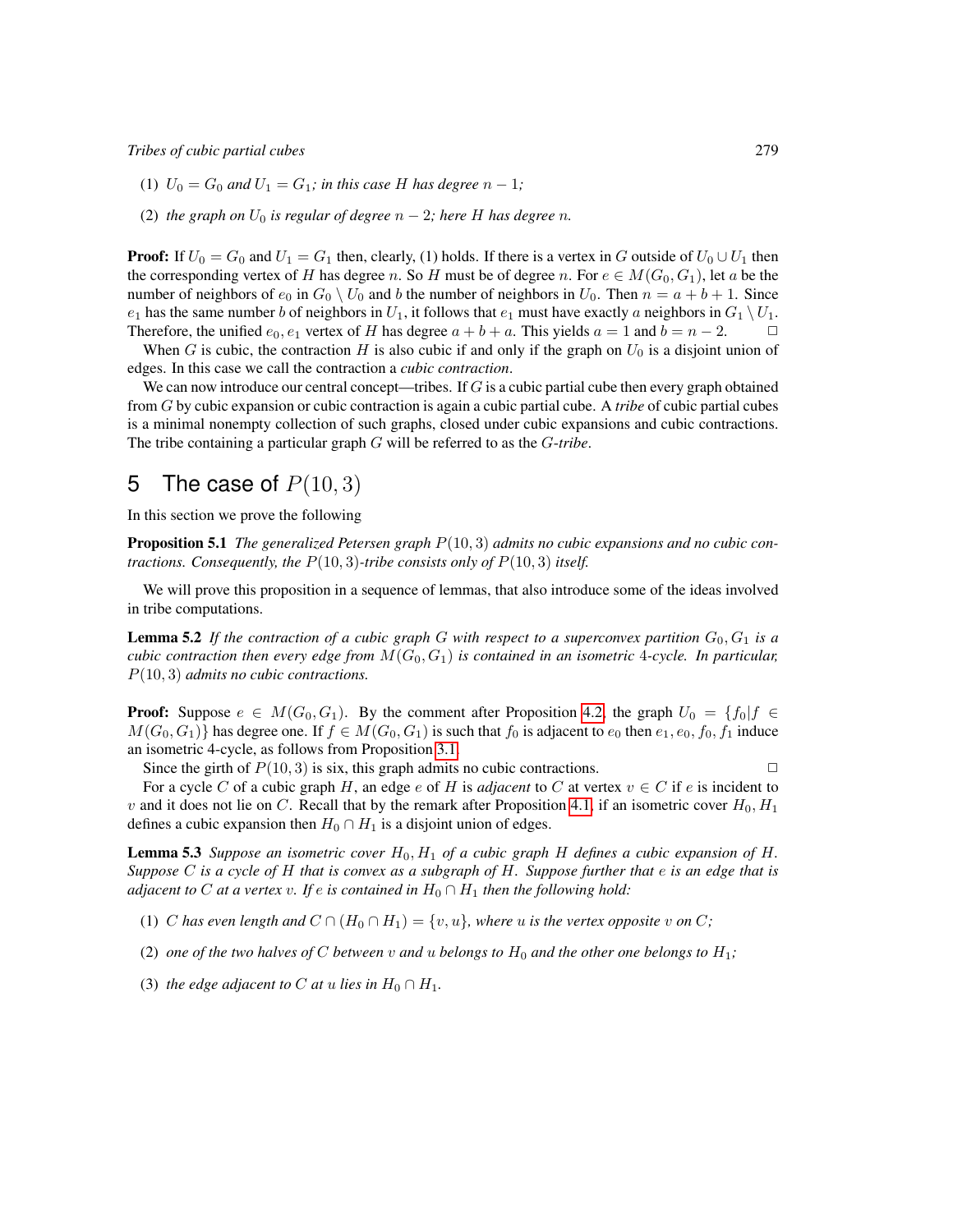

<span id="page-7-1"></span>**Fig. 2:** Relation  $\sim$  in  $P(10, 3)$ .

**Proof:** Let a and b be the neighbors of v on the cycle C. Since e is contained in  $H_0 \cap H_1$ , we have that both a and b do not lie in  $H_0 \cap H_1$ . Without loss of generality,  $a \in H_0 \setminus (H_0 \cap H_1)$  and  $b \in H_1 \setminus (H_0 \cap H_1)$ . Considering the path from a to b around C (avoiding v), we see that C contains another vertex u that is contained in  $H_0 \cap H_1$ . Since  $H_0$  is isometric there is a shortest path between u and v that is fully contained in  $H_0$ . Since C is convex, this path is contained in C. Similarly, there is a shortest path between u and v that is contained in  $H_1 \cap C$ . Since  $a \notin H_1$  and  $b \notin H_0$ , C contains two different shortest paths between u and v. This means that C has even length and that  $u$  is opposite  $v$  on  $C$ .

This also means that such a vertex  $u$  is unique. Therefore, the two edges on  $u$ , that lie on  $C$ , are not contained in  $H_0 \cap H_1$ . It follows that the edge that is adjacent to C at u is in  $H_0 \cap H_1$ .

When edges  $e$  and  $f$  of a graph  $H$  are adjacent at opposite vertices to a convex cycle of even length, we will write  $e \sim f$ . This relation extends by reflexivity and transitivity to an equivalence relation on  $E(H)$ . This equivalence relation will be denoted by the same symbol  $\sim$ . It follows from Lemma [5.3](#page-6-0) that if  $H_0, H_1$  defines a cubic expansion of H and e lies in  $H_0 \cap H_1$  then the entire ∼-equivalence class of e is contained in  $H_0 \cap H_1$ .

Let us now see, what this gives for  $P(10, 3)$ . Every 6-cycle in  $P(10, 3)$  is convex. Every edge e is adjacent to four 6-cycles, cf. Fig. [2,](#page-7-1) where the four 6-cycles are emphasized.

Each of the 6-cycles leads to a new edge in the equivalence class of  $e$ , on Fig. [2](#page-7-1) these are the edges  $e_1, e_2, e_3$ , and  $e_4$ . Continuing by transitivity, one establishes that all edges of  $P(10, 3)$  form a single  $\sim$ -equivalence class. This means that no cubic expansion is possible for  $P(10, 3)$ . Combining this fact with Lemma [5.2](#page-6-1) completes the proof of Proposition [5.1.](#page-6-2)

### <span id="page-7-0"></span>6 Plane graphs

The fourteen remaining examples from Table [1](#page-2-0) are plane graphs with convex faces. (We say that a face of a plane graph is convex (respectively, isometric) if the boundary cycle of the face is a convex (respectively, isometric) subgraph.) These properties lead to a very explicit description of possible isometric covers and superconvex partitions and, as a result, to efficient algorithms for computing all cubic expansions and cubic contractions. We realized these algorithms in GAP [\(19\)](#page-18-13) and used them for the tribe computations presented in the next section.

We also prove in this section that a graph, obtained by cubic expansion from a cubic plane graph with convex faces, inherits these same properties, so that our algorithms are again applicable. Cubic contractions preserve planarity, but not necessarily convexity of the faces. However, as we show in this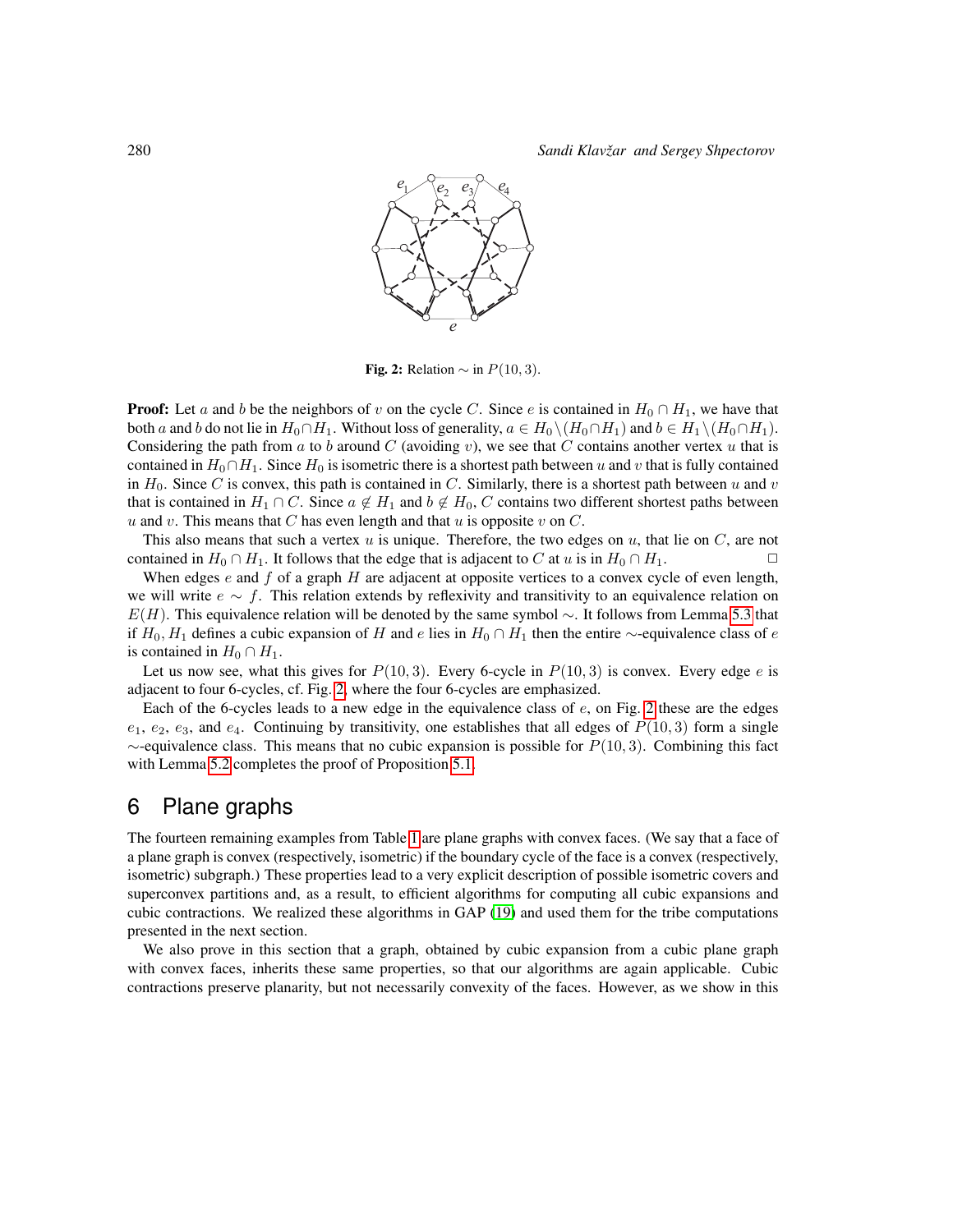

<span id="page-8-0"></span>Fig. 3: A straight-ahead walk in  $Q_3$ , the corresponding isometric cover and cubic expansion.

section, non-convex faces can only arise in a very special situation that never occurs for our graphs.

Let H be a plane cubic partial cube and ab an edge of H. Let W be the edge-face walk on H that starts from ab and continues as follows. Going along an edge uv from u to v, we enter the face at v that is not incident with u. (The edge uv is adjacent to this face at v.) In this face we proceed to the opposite vertex  $v'$  and exit the face along the edge adjacent to the face at  $v'$ . We call W a *straight-ahead walk*; see Fig. [3](#page-8-0) where a straight-ahead walk in  $Q_3$  is shown.

<span id="page-8-1"></span>**Proposition 6.1** *Suppose* H is a plane cubic graph with convex faces. If  $H_0$ ,  $H_1$  form an isometric cover *of* H*, defining a cubic expansion, then there exists a straight-ahead walk* W *such that*

- (1) W *has no self-intersections;*
- (2) for  $i = 0, 1, H_i$  is induced by all vertices on one side of W and on W itself;
- (3)  $H_0 \cap H_1$  *is the disjoint union of the edges lying on* W.

Suppose H and  $H_0$ ,  $H_1$  are as above. For the proof of Proposition [6.1](#page-8-1) we need the following simple fact to be used later as well and an important lemma classifying possible intersections of faces with  $H_0 \cap H_1$ .

<span id="page-8-2"></span>**Proposition 6.2** *For a graph* H *and subgraphs*  $H_0$  *and*  $H_1$ *, suppose*  $H = H_0 \cup H_1$ *. Then*  $H_0$ *,*  $H_1$  *is an isometric cover if and only if*  $d_{H_0}(u, v) = d_{H_1}(u, v)$  *for all*  $u, v \in H_0 \cap H_1$ *.* 

<span id="page-8-3"></span>Lemma 6.3 *Suppose* F *is a face of* H*. Then one of the following holds:*

- (1) *F* fully lies in  $H_i$  for some  $i = 0, 1$ , and meets  $H_0 \cap H_1$  trivially;
- (2) *F* fully lies in  $H_i$  for some  $i = 0, 1$ , and meets  $H_0 \cap H_1$  in an edge; or
- (3) F meets  $H_0 \cap H_1$  *in two opposite vertices* v and u, the two edges adjacent to F at v and u are *contained in*  $H_0 \cap H_1$ , and the two halves of F between v and u are contained in different  $H_i$ .

**Proof:** If F meets  $H_0 \cap H_1$  trivially then, clearly, (1) holds. Suppose  $v \in F \cap (H_0 \cap H_1)$  and let e be the unique edge on F that is contained in  $H_0 \cap H_1$ . If e is adjacent to F then (3) holds by Lemma [5.3,](#page-6-0) since F is convex. It remains to consider the case where  $e$  lies on F. We claim that in this case (2) holds. Suppose by way of contradiction that there is a third vertex w in  $F \cap (H_0 \cap H_1)$ . Let f be the edge on w that is contained in  $H_0 \cap H_1$ . If f is adjacent to F then (3) must holds, a contradiction. Hence, f lies on F. Taking, if necessary, the other end of f as w, we can assume that w is not opposite v. Since F is convex and v and w are not opposite, there exists a unique shortest path between v and w. However, by Proposition [6.2,](#page-8-2) this shortest path should be contained in both  $H_0$  and  $H_1$ , a contradiction, since  $H_0 \cap H_1$ is a disjoint union of edges.  $\Box$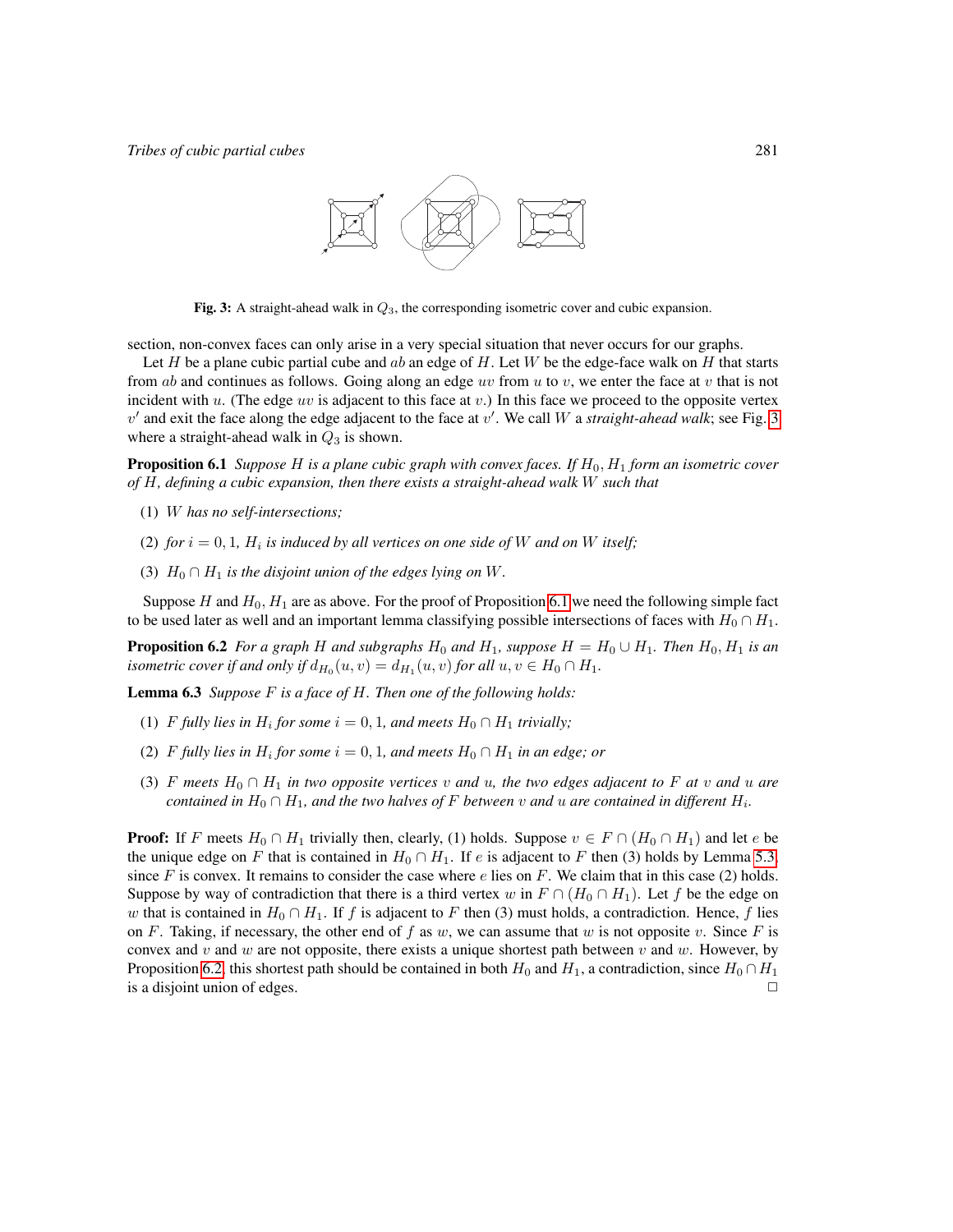

<span id="page-9-0"></span>Fig. 4: Cubic expansion.

We are now ready to prove Proposition [6.1.](#page-8-1)

**Proof of Proposition [6.1.](#page-8-1)** Suppose e is an edge in  $H_0 \cap H_1$  and let W be the corresponding straightahead walk. Since the faces of  $H$  are convex, Lemma [5.3](#page-6-0) implies that all edges on  $W$  are contained in  $H_0 \cap H_1$ . This shows that  $H_0 \cap H_1$  is a disjoint union of several straight-ahead walks. Suppose W intersects another walk W' contained in  $H_0 \cap H_1$ . (We allow for the equality  $W' = W$ .) There are two possibilities for the intersection. If the intersection is at a vertex  $w$  then each walk has an edge on  $w$  (and this cannot be the same edge). This yields a contradiction, since the edges in  $H_0 \cap H_1$  are disjoint. If the intersection of W and W' is at a face F then Lemma [6.3](#page-8-3) (3) gives a contradiction. Therefore,  $H_0 \cap H_1$ has no self-intersections.

If  $H_0 \cap H_1$  consists of more than one walk then cutting the sphere through all these walks splits the sphere into more than two parts. However, this means that  $H_0$  and  $H_1$  cannot be both connected. (Notice that this topological argument also can be used to show the absence of self-intersections.) Thus,  $H_0 \cap H_1 = W$  is a single, non self-intersecting walk. This proves (1) and (3).

Considering the faces fully lying on one side of  $W$ , we see that either (1), or (2) of Lemma [6.3](#page-8-3) must hold for each of these faces. Now connectivity implies  $(2)$ .  $\Box$ 

<span id="page-9-1"></span>Proposition 6.4 *If* G *is obtained by cubic expansion from a plane cubic graph with convex faces then* G *is also a plane graph with convex faces.*

**Proof:** Topologically, in this situation the cubic expansion amounts to cutting the plane graph  $H$  along the walk  $W = H_0 \cap H_1$  and inserting a band with the new edges drawn across it, see Fig. [4.](#page-9-0)

So  $G$  has a natural structure of a plane graph. With respect to this structure,  $G$  has three kinds of faces: (a) the faces of  $H$ , that are not affected by the expansion; (b) the faces affected by the expansion; these are the edges as in Lemma [6.3](#page-8-3) (3); the gonality of these edges in  $G$  increases by two; and (c) the new 4-gonal faces corresponding to the edges on W. Notice that the reverse operation of contraction transforms every path  $\gamma'$  on G into a path  $\gamma$  on H. The length of  $\gamma$  is the length of  $\gamma'$  minus the number of times  $\gamma'$  crosses the inserted band.

Suppose  $F'$  is a face of G and let F be the corresponding face of H. (If  $F'$  is of type (c) then F is an edge. Notice that an edge is convex as a subgraph of  $H$ .) Let  $v'$  and  $u'$  be vertices of  $F'$  and let v and u be the corresponding vertices of F. Consider a shortest path  $\gamma'$  in G from v' to u' and let  $\gamma$  be the corresponding path in H from v to u. Suppose first that v' and u' are on the same side of the band (that is, in the same  $H'_i$  for some  $i = 0, 1$ ). If  $\gamma'$  crosses the band, then it crosses the band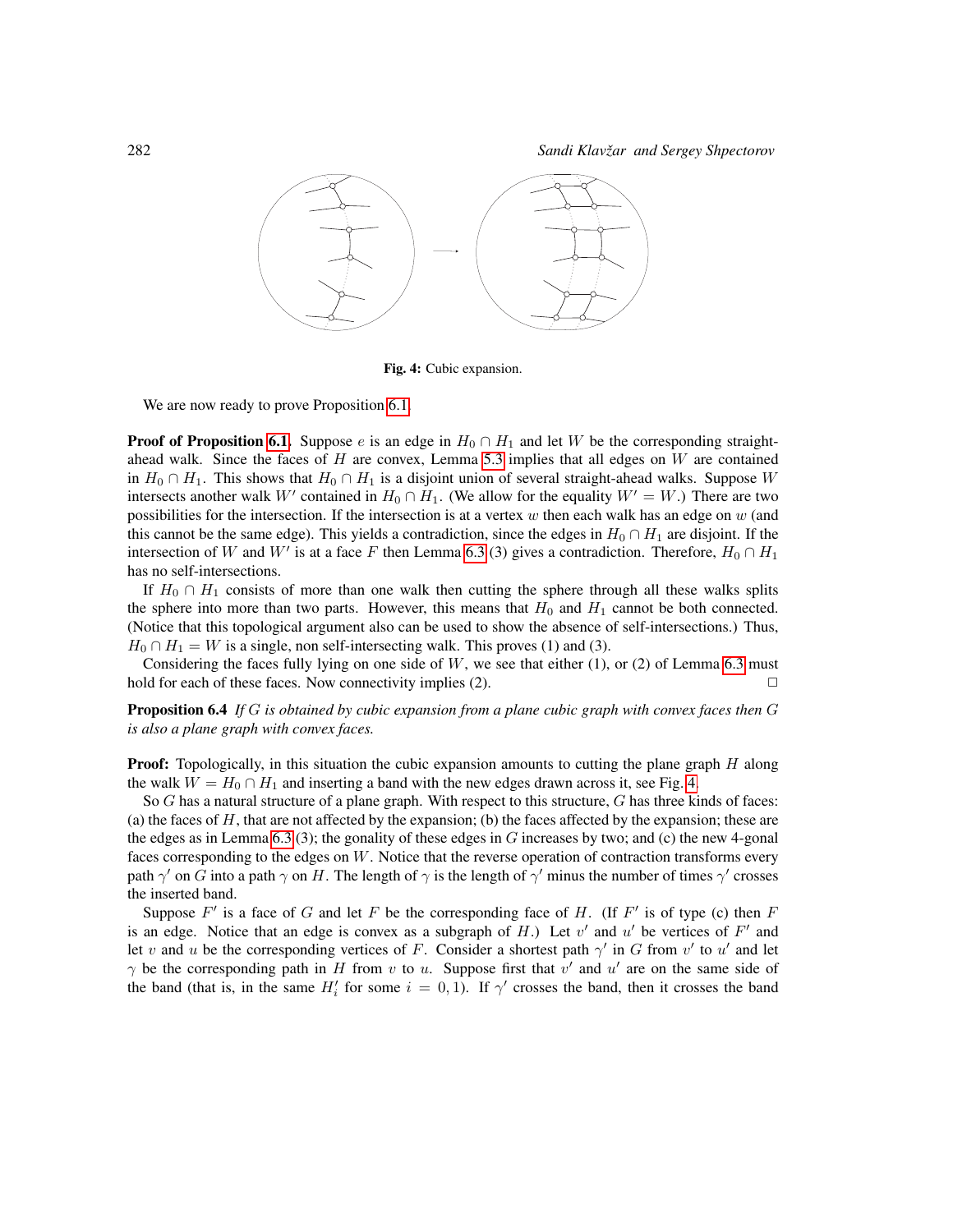at least twice, so  $d_G(v', u') \ge d_H(v, u) + 2$ . However,  $d_H(v, u) = d_{H_i}(v, u) = d_{H_i}(v', u')$ , and so  $d_G(v', u') > d_{H'_i}(v', u')$ . This is a contradiction, since  $H'_i$  is a subgraph of G. Thus,  $\gamma'$  is fully contained in  $H'_i$ . Now, since  $H'_i$  is a copy of  $H_i$ , it follows that  $\gamma$  is a shortest path from v to u and so it is contained in F, since F is convex. Hence also  $\gamma'$  is contained in F'.

When v' and u' lie on different sides of the band, we similarly consider a shortest path  $\gamma'$  in G and the corresponding  $\gamma$  in H. In this case we show that the length of  $\gamma$  is one less than the length of  $\gamma'$  and that again  $\gamma$  is a shortest path from v to u. It follows that  $\gamma$  lies on F and, consequently,  $\gamma'$  lies on F'  $\Box$ Next we turn to the operation of contraction. We start with a rather general lemma.

**Lemma 6.5** *Suppose*  $G_0$ ,  $G_1$  *form a superconvex partition of a graph*  $G$  *and*  $C$  *is an isometric cycle in* G*. Then one of the following holds:*

- (1) *C* is fully contained in  $G_i$  for some  $i = 0, 1$ ; or
- (2) C has even length and it meets  $M(G_0, G_1)$  in two opposite edges.

**Proof:** If none of the edges on C is in  $M(G_0, G_1)$  then case (1) holds. Suppose an edge e from C belongs to  $M(G_0, G_1)$ . Clearly, after crossing from one part of the partition to the other via e, C must return back, so C contains a second edge, say f, from  $M(G_0, G_1)$ . Since both parts  $G_i$  are convex,  $e_1$  and  $f_1$  cannot lie on a shortest path between  $e_0$  and  $f_0$  and, vice versa,  $e_0$  and  $f_0$  cannot lie on a shortest path between  $e_1$  and  $f_1$ . Since C is isometric, this means that the part of C between  $e_0$  and  $f_0$  is a shortest path between these two vertices and, similarly, the part of C between  $e_1$  and  $f_1$  is a shortest path between them. Finally, Proposition [3.1](#page-4-0) forces C to have even length and e and f to be opposite.  $\Box$ 

We now return to the plane graphs. Suppose  $G$  is such a graph and suppose that all faces of  $G$  are isometric. Let  $G_0$ ,  $G_1$  form a superconvex partition of  $G$ . Since the faces are isometric, the above lemma implies that all faces, containing edges from  $M(G_0, G_1)$ , have even gonality and meet  $M(G_0, G_1)$  in a pair of opposite edges. Let us make the edges from  $M(G_0, G_1)$  the vertices of a new graph, in which two edges are adjacent whenever they are opposite each other on a face. Clearly, this is a graph of degree two and hence it is a union of cycles. Each of these cycles is called a *zone* (or, sometimes, a *railroad*). With each zone one can associate a cyclic *zone walk* on the sphere, in which G is imbedded. Namely, starting from the middle of an edge we go across the face on one side of the edge to the middle of the opposite edge (which is again in the zone), cross into the next face, and so on until we return to the middle of the initial edge from the other side.

<span id="page-10-0"></span>**Proposition 6.6** Suppose G is a plane graph with isometric faces and  $G_0$ ,  $G_1$  form a superconvex par*tition of* G. Then  $M(G_0, G_1)$  is a single zone. Furthermore, the corresponding zone walk has no self*intersections and each of*  $G_0$  *and*  $G_1$  *consists of all vertices on one side of the walk.* 

**Proof:** If a zone in  $M(G_0, G_1)$  had a self-intersection or if there were two zones or more, then removing from G all edges from  $M(G_0, G_1)$  would result in more than two connected components, which is not the case. So  $M(G_0, G_1)$  is a single zone and the corresponding walk has no self-intersections. The last claim also follows, since  $G_0, G_1$  are the connected components of G when all edges from  $M(G_0, G_1)$  are removed.  $\Box$ 

Following the zone walk corresponding to the zone  $M(G_0, G_1)$ , let us write down the gonalities (the number of edges) of the faces that we cross. This gives a cyclic sequence  $g_1, g_2, \ldots, g_m$ , where m is the number of edges/faces in the zone. We will call this sequence the *zone sequence*.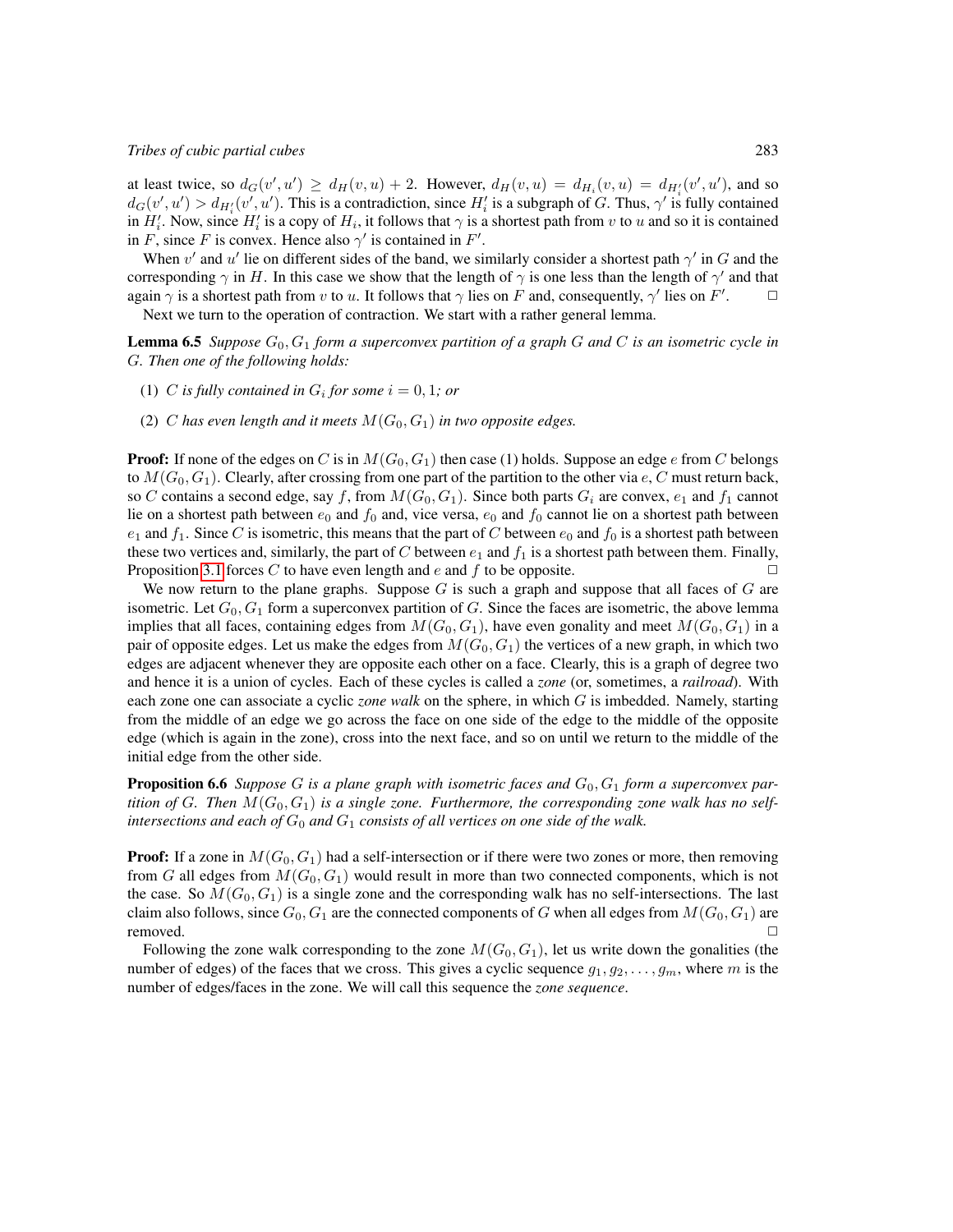Proposition 6.7 *Suppose a plane graph* G *is cubic with convex faces. Then the contraction defined by*  $G_0, G_1$  *is a cubic contraction if and only if 4 appears in the zone sequence in every other place.* 

**Proof:** First of all, we argue that every 4-cycle in  $G$  is a face. Indeed, suppose  $C$  is a 4-cycle. Let  $F$  be a face that contains two consecutive edges from C. Since F is convex, we must have  $F = C$ .

Now for  $e, f \in M(G_0, G_1)$ , we have that  $e_0$  and  $f_0$  are adjacent if and only if  $e_0, f_0, f_1, e_1$  is a 4-cycle (hence a 4-gonal face). So the claim follows from the remark after Proposition [4.2.](#page-5-1)  $\Box$ 

Finally, we show that contractions preserve planarity and discuss under which conditions it preserves convexity of faces.

<span id="page-11-0"></span>Proposition 6.8 *If* G *is a plane graph with isometric faces then the graph* H *resulting from the contraction with respect to*  $G_0$ ,  $G_1$  *is again a plane graph with isometric faces.* 

**Proof:** By Proposition [6.6,](#page-10-0)  $M(G_0, G_1)$  is a single zone and the corresponding walk has no self-intersections. This implies that the contraction amounts to cutting out a band from the sphere (cf. Fig. [4](#page-9-0) with the reversed arrow) and gluing the two disks back together. So H has a natural plane structure. Furthermore, the faces of G that contain no edges from  $M(G_0, G_1)$  retain their gonality in H, while the gonality of the faces containing edges from  $M(G_0, G_1)$  goes down by two. The 4-gonal faces of this latter type disappear altogether.

Suppose  $F'$  is a face of H and F is the face of G from which  $F'$  is produced. Suppose  $v'$  and  $u'$  are vertices of F', and suppose  $\gamma'$  is a shortest path between them. Let  $G'_0$  and  $G'_1$  be the images in H of  $G_0$ and  $G_1$ , respectively. Recall that each  $G'_i$  is isomorphic to  $G_i$ , and that  $G'_0$ ,  $G'_1$  form an isometric cover.

Suppose first that  $v'$  and  $u'$  are contained together in some  $G'_i$ . Since  $G'_i$  is isometric in H, there is a shortest path between  $v'$  and  $u'$  that is fully contained in  $G'_i$ . Let v and u be the preimages of  $v'$  and  $u'$  in  $G_i$ . Clearly,  $v, u \in F$ . We have  $d_H(v', u') = d_{G_i'}(v', u') = d_{G_i}(v, u) = d_G(v, u)$ . Since F is isometric,  $d_G(v, u) = d_F(v, u)$ . Also,  $d_{F'}(v', u') \leq d_F(v, u)$ . This implies  $d_{F'}(v', u') \leq d_H(v', u')$ , and since  $F'$ is a subgraph of  $H$ , the equality must hold.

Suppose now that  $v'$  and  $u'$  are in different  $G_i'$ 's. In particular, neither of the two vertices is in  $G_0' \cap G_1'$ . Without loss of generality we may assume that  $v' \in G'_0$  and  $u' \in G'_1$ . Let v and u be the preimages of  $v'$ and u', respectively. We have that  $v, u \in F$ . Since every path from v to u necessarily contains an edge from  $M(G_0, G_1)$ , we must have  $d_H(v', u') \leq d_G(v, u) - 1$ . To prove the reverse inequality, consider a shortest path  $\gamma'$  from v' to u'. Let  $x'_1, x'_2, \ldots, x'_k$  be all the vertices from this path that are contained in  $G'_0 \cap G'_1$ . The vertices on  $\gamma'$  that precede  $x'_1$  are in  $G'_0$ . The vertices that follow  $x'_k$  are contained in  $G_1'$ . Also, in view of Proposition [6.2,](#page-8-2) for every  $i = 1, ..., k - 1$ , we can substitute the subpath from  $x_i'$ to  $x'_{i+1}$  by a subpath of equal length, that is fully contained in  $G'_0$ . Thus, without loss of generality, we may assume that all vertices preceding  $x'_k$  are in  $G'_0$ . Now we can lift  $\gamma'$  to a path  $\gamma$  in  $G$  as follows: We lift the part of  $\gamma'$  from  $v'$  to  $x'_k$  into  $G_0$ , we lift the tail of  $\gamma'$ , from  $x'_k$  to  $u'$ , into  $G_1$ , and we connect the two parts of  $\gamma$  by the edge from  $M(G_0, G_1)$  between the two preimages of  $x'_k$ . Clearly,  $\gamma$  is a path from v to u and its length is one plus the length of  $\gamma'$ . This shows that  $d_G(v, u) \le d_H(v', u') + 1$ . Thus,  $d_G(v, u) = d_H(v', u') + 1.$ 

Finally, since  $d_F(v, u) = d_{F'}(v', u') + 1$  and since  $d_F(v, u) = d_G(v, u)$ , we get  $d_{F'}(v', u') =$  $d_H(v', u')$ ). The contract of the contract of the contract of the contract of  $\Box$ 

Unfortunately, it is not true that  $F'$  is convex whenever F is. However, the conditions under which  $F'$ is not convex are rather restrictive and they do not occur in practice very often.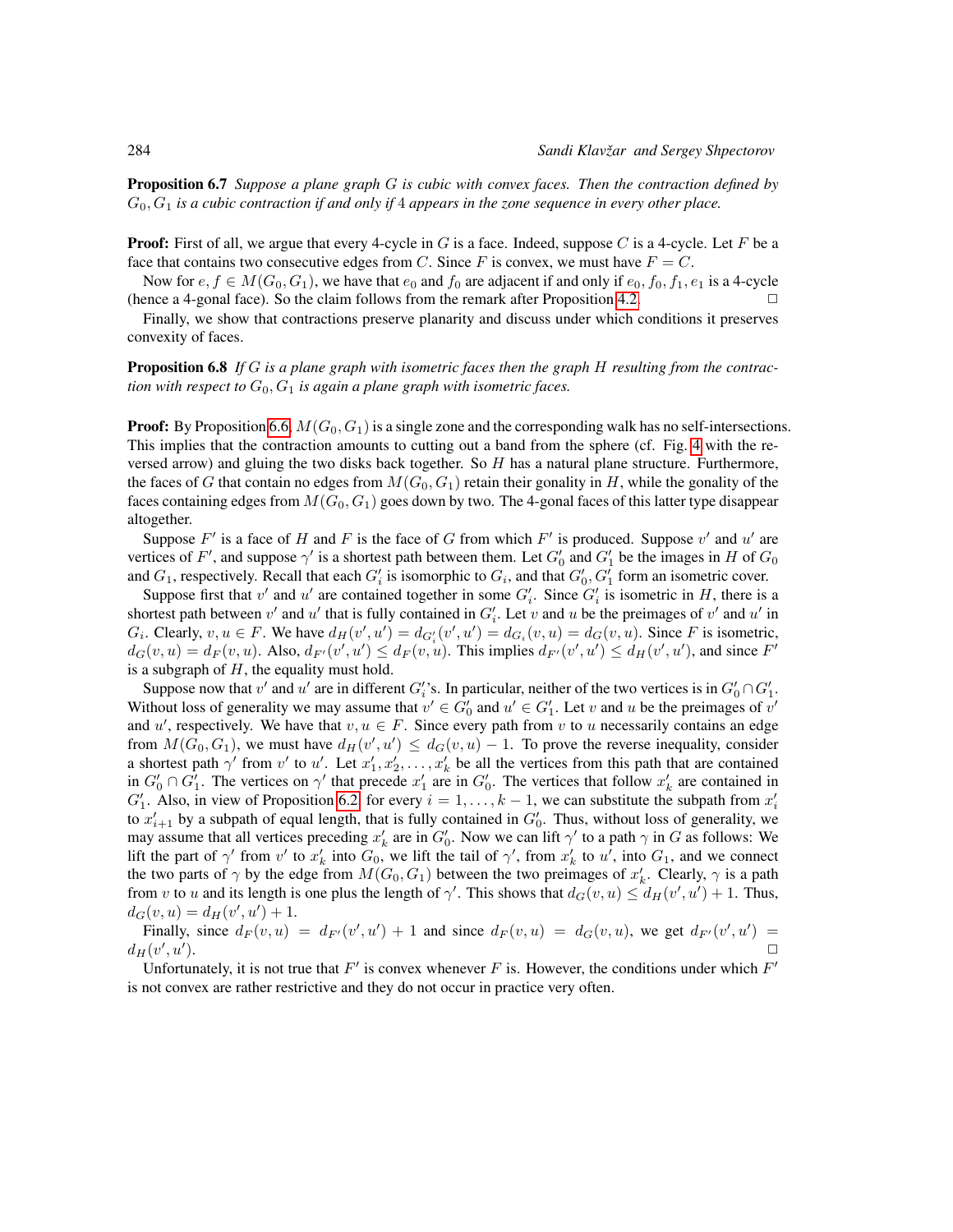Suppose H is obtained from G via a cubic contraction with respect to  $G_0, G_1$ . For  $i = 0, 1$ , let  $G_i'$ denote the image of  $G_i$  in  $H$ .

<span id="page-12-0"></span>Proposition 6.9 Under the above assumptions, let F' be a face of H and F be the corresponding face of G*. Suppose further that* F *is convex. Then* F 0 *is not convex if and only if it contains two or more edges from*  $G'_0 \cap G'_1$ .

**Proof:** Suppose the edges  $e'$  and  $f'$  from  $G'_0 \cap G'_1$  lie on  $F'$ . Pick  $v'$  incident to  $e'$  and  $u'$  incident to  $f'$  so that  $m = d_H(v', u')$  is minimal. Since  $G'_0$  is an isometric subgraph of H, there is a shortest path  $\alpha'$  from  $v'$  to u' that is fully contained in  $G'_0$ . Similarly, there is a shortest path  $\beta'$  between  $v'$  and u' that is fully contained in  $G'_1$ . Let  $a'$  (respectively,  $b'$ ) denote the vertex that follows  $v'$  on  $\alpha'$  (respectively,  $\beta'$ ). By the minimality of m, neither a', nor b' is incident with e'. Since e' lies on F', we conclude that either a', or b' does not lie on  $F'$ . Hence  $F'$  is not convex.

Now suppose  $F'$  is not convex, namely, there is a shortest path  $\gamma'$  between  $v', u' \in F'$ , that is not contained in F'. We will assume that the length  $m = d_H(v', u')$  of  $\gamma'$  is minimal among all such choices of v', u', and  $\gamma'$ . In particular, none of the intermediate vertices from  $\gamma'$  lies on F'. Note that this property holds for every path between  $v'$  and  $u'$  that has length m and is not fully contained in  $F'$ . Let  $v, u \in F$  be preimages of v' and u'. Let  $i, j \in \{0, 1\}$  be defined by  $v \in G_i$  and  $u \in G_j$ .

Suppose some intermediate vertex  $t'$  from  $\gamma'$  is contained in  $G'_0 \cap G'_1$ . Since  $G'_0$  and  $G'_1$  are isometric in H, we can assume without loss of generality that the part of  $\gamma'$  from  $v'$  to  $t'$  is fully contained in  $G_i'$ and the part from t' to u' is fully contained in  $G'_j$ . Such a path can be lifted to a shortest path  $\gamma$  from v to u. (The length of  $\gamma$  is m if  $i = j$ , and it is  $m + 1$  if  $i \neq j$ .) Since F is convex, we must have that  $\gamma$  lies on F, and therefore,  $\gamma'$  lies on F', a contradiction. Thus, no intermediate vertex of  $\gamma'$  is in  $G'_0 \cap G'_1$ . This means that all intermediate vertices are contained in  $G'_k \setminus (G'_0 \cap G'_1)$  for some  $k = 0, 1$ .

If  $i = k$  or  $j = k$  then  $\gamma'$  can be lifted to a shortest path  $\gamma$  from v to u, again yielding a contradiction with convexity of F. Hence  $i = j = 1 - k$ . In particular, this implies that  $v', u' \in G'_0 \cap G'_1$ .

If v' and u' belong in the same connected component of  $G'_0 \cap G'_1$  (which is an edge!), then  $m = 1$ , clearly giving a contradiction. Thus,  $v'$  and  $u'$  are incident to two different edges, say  $e'$  and  $f'$ , from  $G_0' \cap G_1'$ . It remains to show that both e' and f' lie on F'. However, this is clear. Indeed, by the minimality of m, the first edge along  $\gamma'$  does not lie on F'. Hence the other two edges on  $v'$  must lie on  $F'$ ; one of them is  $e'$ . By symmetry, also  $f'$  lies on  $F'$ . The contract of the contract of  $\Box$ 

The condition for the non-convexity of F' can also be stated in terms of G, F and the zone  $Z =$  $M(G_0, G_1)$ . Namely, F' is non-convex if and only if the zone walk corresponding to Z crosses two different quadrangular faces adjacent to  $F$  (but not  $F$  itself).

We conclude this section with the following illustration of our theory.

#### **Proposition 6.10** *The even prisms*  $K_2 \square C_{2n}$  *form a tribe.*

**Proof:** It suffices to show that every cubic expansion of  $K_2 \square C_{2n}$  coincides with  $K_2 \square C_{2n+2}$  and that every cubic contraction of  $K_2 \square C_{2n}$  coincides with  $K_2 \square C_{2n-2}$ .

We start with contractions. First of all, the cube  $Q_3 = K_2 \square C_4$  has no cubic contractions, since it has no non-quadrangular faces. Let  $n \geq 3$ . In this case the prism has, up to symmetries, two types of edges: (1) the edges of the two 2n-gonal faces (top and bottom of the prism); and (2) the side edges, each of which is incident with two quadrangular faces (sides of the prism). The edges of the second kind form a zone. This zone does not lead to a cubic contraction because the zone sequence is the constant 4. Each of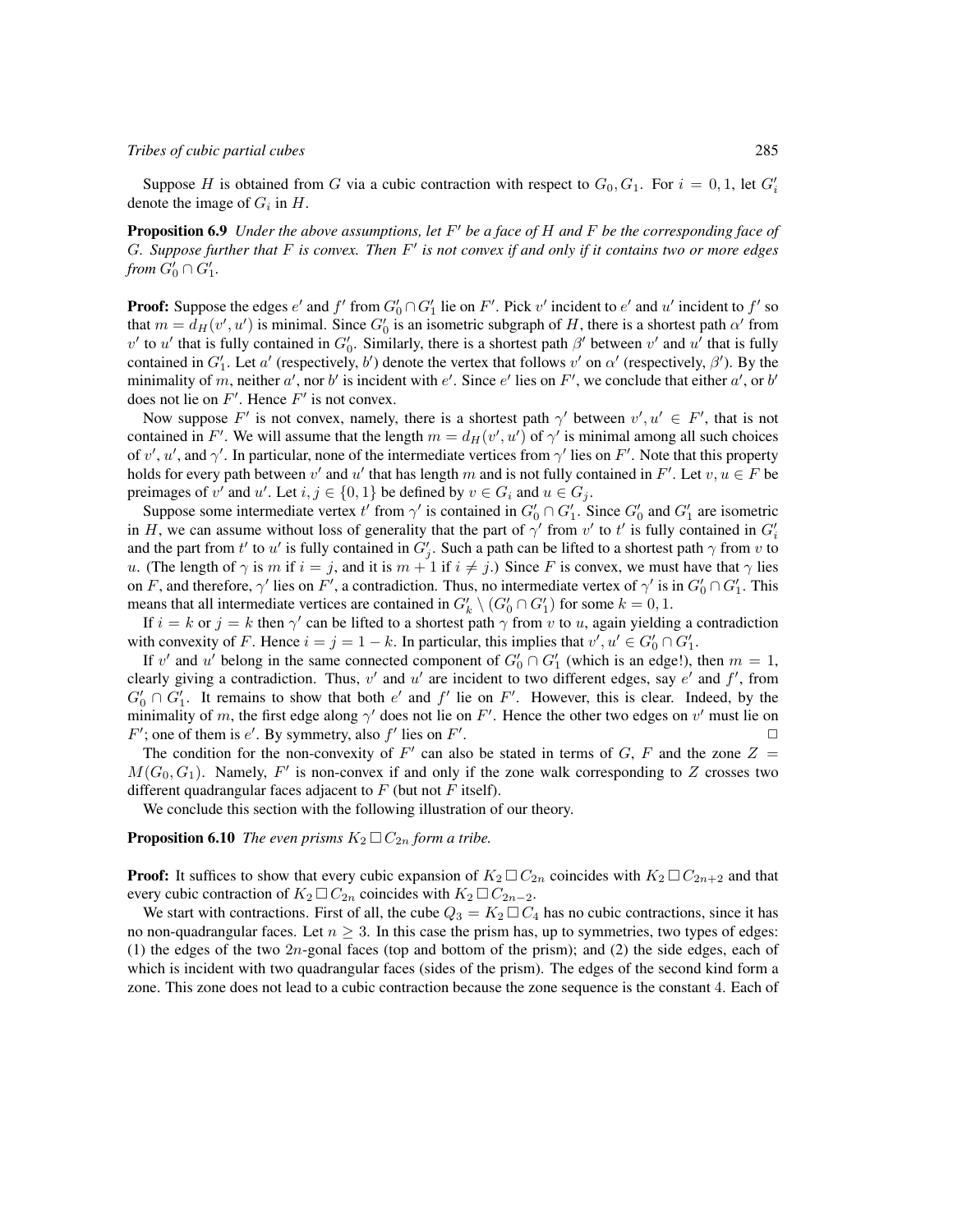the remaining zones looks the same: the zone walk goes across the top, then down the side, then across the bottom in the opposite direction, and then back up the opposite side. Manifestly, each of these zones defines a superconvex partition and the resulting graph is  $K_2 \square C_{2n-2}$ .

We now turn to expansions. When  $n = 2$ , we have the cube  $Q_3$ , which has only one class of edges. Hence all straight-ahead walks are as in Fig. [3.](#page-8-0) Each of them defines an isometric cover and the resulting graph is the hexagonal prism. Now suppose  $n \geq 3$ . As above, we distinguish two kinds of edges. If a straight-ahead walk contains a side edge, then this walk goes up this edge, continues across the top, goes down the opposite side edge, and then crosses the bottom face back to the origin. Such straight-ahead walks do define isometric covers; indeed, the corresponding cubic expansions are the reverse operations to the cubic contractions from the preceding paragraph.

It remains to consider the straight-ahead walks containing the edges of the 2n-gonal top and bottom faces. Suppose, say,  $e_1$  is an edge of the top face. The straight-ahead walk starting from  $e_1$  goes diagonally down the next side face, then along an edge  $f_1$  of the bottom face, climbs diagonally up the next side face, goes along the top edge  $e_2$ , and so on. If n is odd, then the walk goes around the prism and eventually self-intersects. Suppose n is even (and hence  $n \geq 4$ ). In this case the straight-ahead walk has no selfintersections. However, it still does not define an isometric cover. Indeed, let a be the second vertex on  $e_1$ and let b be the first vertex on  $e_2$ . (We count in the direction of the walk.) Let  $H_0$ ,  $H_1$  be the cover defined by the walk, where  $H_0$  contains the top face and  $H_1$  contains the bottom. Manifestly,  $d_{H_0}(a, b) = 3$ , while  $d_{H_1}(a, b) = 5$ . Thus,  $H_0, H_1$  is not an isometric cover.

### <span id="page-13-0"></span>7 Explicit tribes of partial cubes

The theory that we have developed in the previous section leads to efficient algorithms listing all cubic expansions and contractions of a given plane cubic partial cube with convex faces. Suppose  $H$  and  $G$  are such graphs. To construct all cubic expansions of  $H$ , do the following:

- (1) Construct all straight-ahead walks in  $H$ . Notice that each edge lies on a unique straight-ahead walk, so the straight-ahead walks partition the edge set of H.
- (2) Select those straight-ahead walks  $W$  that have no self-intersections.
- (3) For each such W, construct  $H_0$  and  $H_1$  as subgraphs induces by the vertices on one side of W and on W.
- (4) Select isometric covers  $H_0$ ,  $H_1$  by verifying the distance condition as in Proposition [6.2.](#page-8-2) Notice that  $H_0 \cap H_1 = W$ .

To determine all cubic contractions of  $G$ , do the following:

- (1) Construct all zones in  $G$ . Again, the zones partition the edge set of  $G$ , and so each edge needs to be dealt with only once.
- Select all zones  $Z$ , whose zone walks have no self-intersections and such that 4 appears in the zone sequence in every other place.
- (3) For each such Z, construct  $G_0$  and  $G_1$  as the connected components of G with all edges from Z removed.
- (4) Select superconvex partitions  $G_0, G_1$  by verifying the distance condition as in Proposition [3.1.](#page-4-0)

In the case of cubic expansions, planarity of the resulting graph and convexity of its faces is assured by Proposition [6.4.](#page-9-1) Thus, the above algorithms can immediately be applied to construct further graphs from the same tribe. In the case of cubic contractions, planarity of the resulting graph is assured by Proposition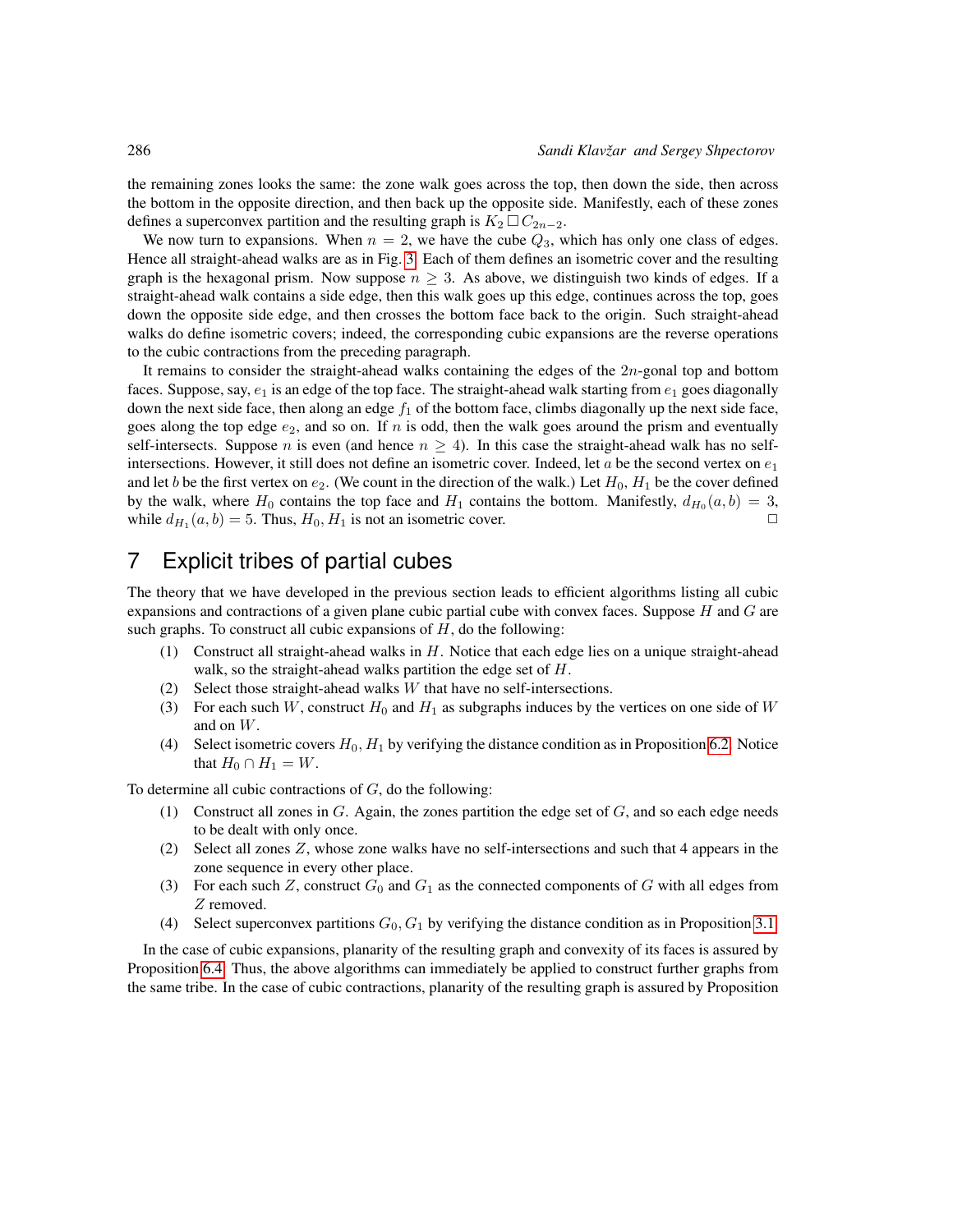[6.8,](#page-11-0) while convexity of faces must be verified using Proposition [6.9](#page-12-0) before the computation of the tribe can proceed.



<span id="page-14-0"></span>Fig. 5: The  $B_{24}$ -tribe.

We now present computational results based on the above approach. The first graph from Table [1](#page-2-0) to consider is  $B_1$ . Set  $B_{24} = B_1$  to denote the size of this graph. Then the  $B_{24}$ -tribe consists of 17 graphs and is schematically presented in Fig. [5.](#page-14-0)

After the complete  $B_{24}$ -tribe has been determined, 9 new cubic partial cubes have been found. They are squared in the figure. The chain  $B_{24}, B_{30}, B_{36}, B_{42}, B'_{48}$  is the chain  $B_1, B'_1, B''_1, B'''_1, B_2$  from Table [1.](#page-2-0) The graph  $B_{32}$  is the chamfered cube,  $B_{48}$  is the truncated cuboctahedron  $\mathcal{CI}(Q_3)$ , while  $B'_{96}$  is  $\mathcal{CI}(G_4)$ . The four new graphs with up to 60 vertices are depicted in Fig. [6.](#page-15-0)

The next graph from Table [1](#page-2-0) to consider is the twisted chamfered cube. Its tribe consists of just two graphs, the second graph from the tribe is the top graph from Fig. [7.](#page-16-1) It is not isomorphic to  $B_{40}$ , hence we have one more cubic partial cube. Similarly, the  $\mathcal{CI}(G_1)$ -tribe consists of two graphs, the second graph has 60 vertices and is the middle graph from Fig. [7.](#page-16-1) Next, the  $\mathcal{CI}(G_2)$ -tribe consists of three graphs,  $\mathcal{CI}(G_2)$  on 80 vertices and graphs on 70 and 60 vertices. So in this case both new graphs are obtained by a cubic contraction. The one with 60 vertices is the bottom graph from Fig. [7.](#page-16-1)

Both the  $\mathcal{CI}(G_3)$ -tribe and the  $\mathcal{CI}(G_5)$ -tribe consist of a single graph. Finally, the  $\mathcal{CI}(C_3)$ -tribe and the  $\mathcal{CI}(G_5)$ -tribe consist of a single graph. Finally, the  $\mathcal{CI}(C_3)$ -tribe tribe is shown in Fig. [8,](#page-16-2) where we have set  $I_{120} = \mathcal{CI}(\text{Icosahedron})$  to denote the size of this graph. The  $I_{120}$ -tribe thus brings us 8 new cubic partial cubes, the largest being on 240 vertices. It is the largest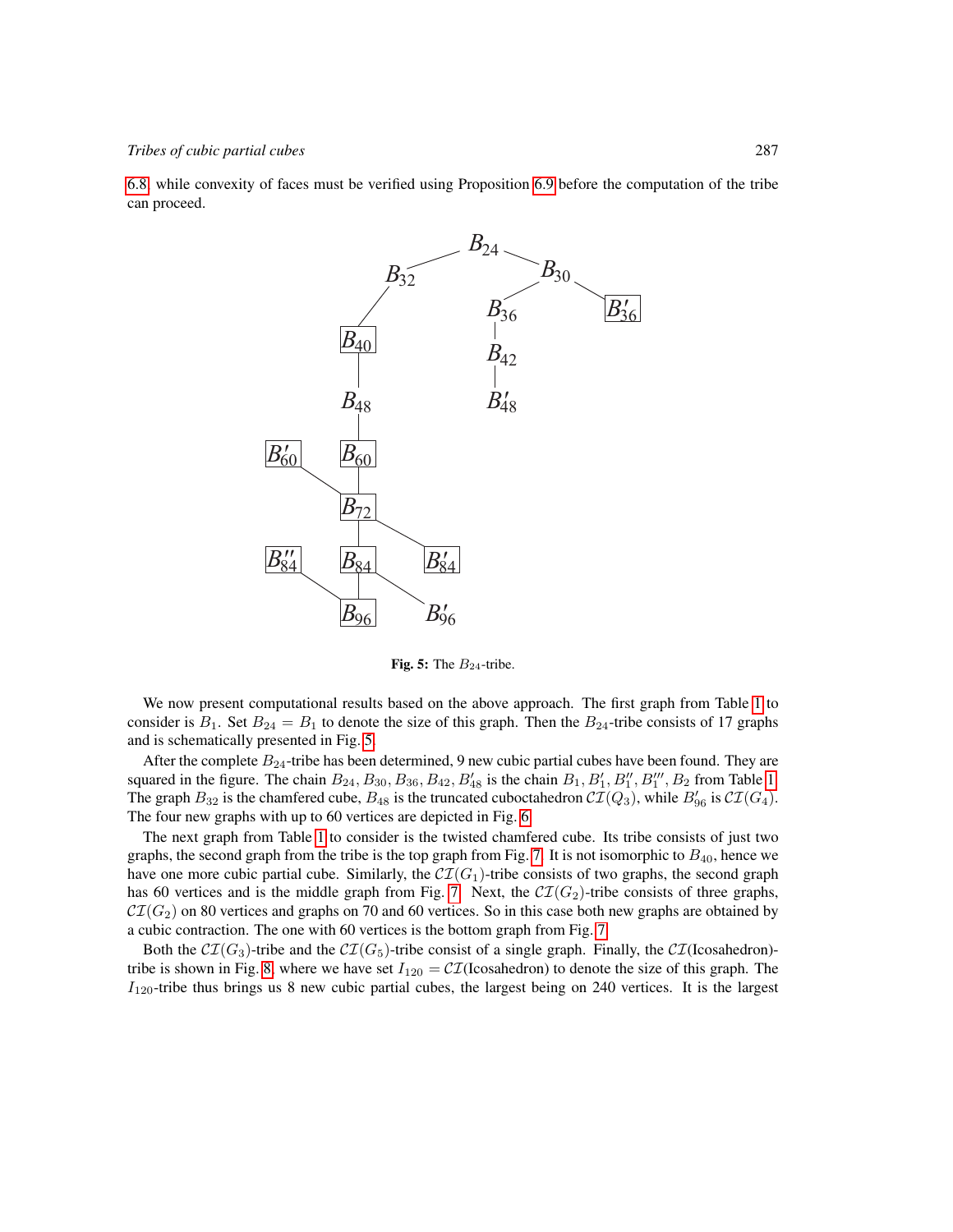

<span id="page-15-0"></span>Fig. 6: Graphs from the  $B_{24}$ -tribe.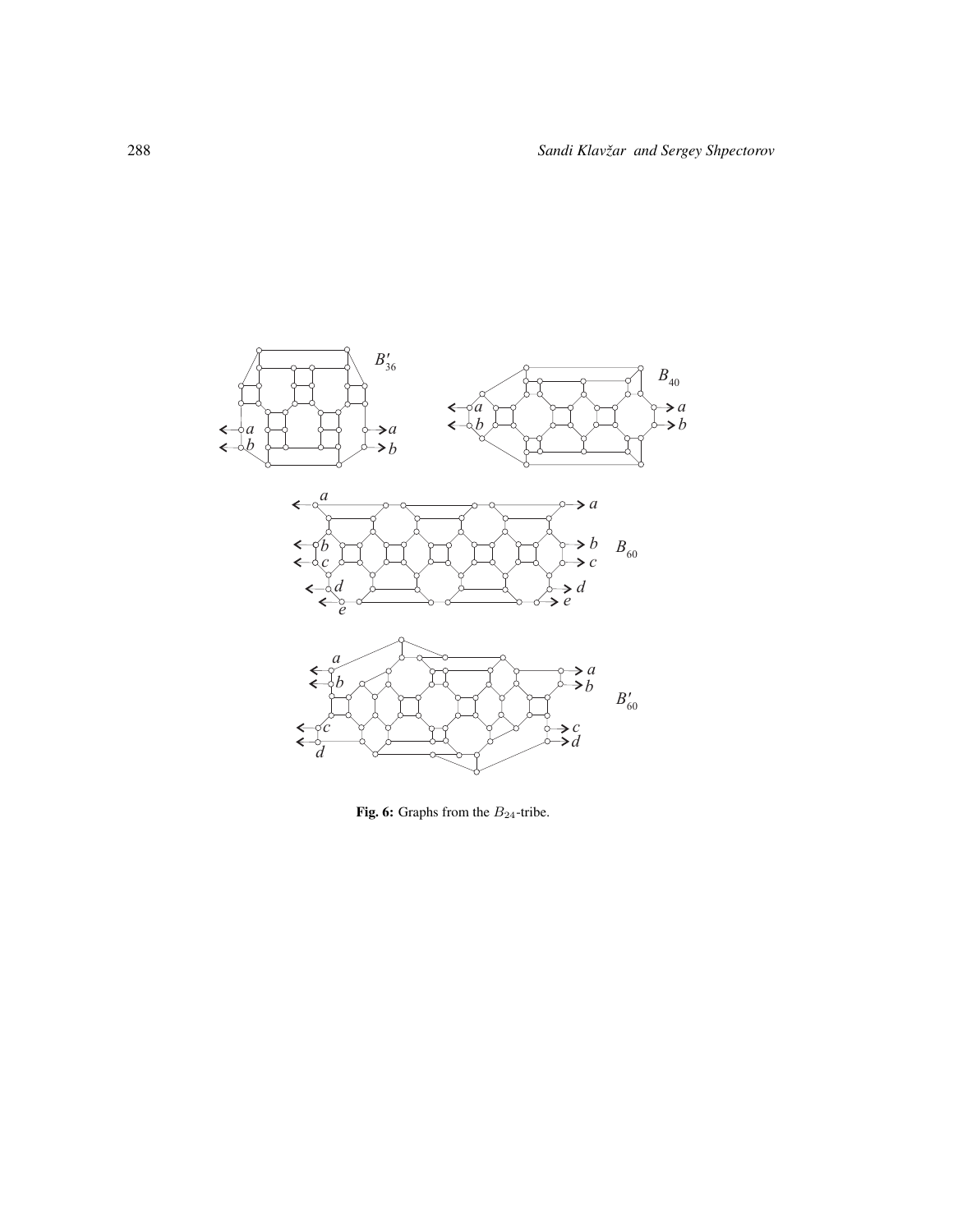

<span id="page-16-1"></span>Fig. 7: The second graph from the twisted chamfered cube tribe, the second graph from the  $\mathcal{CI}(G_1)$ -tribe, and the graph on 60 vertices from the  $\mathcal{CI}(G_2)$ -tribe.

known cubic partial cube (that is not an even prism).

# <span id="page-16-0"></span>8 Concluding remarks

Among the known cubic partial cubes only the generalized Petersen graph  $P(10, 3)$  is not planar. Hence it would be interesting to find more nonplanar examples. It seems that for this sake new techniques need to be developed.

David Eppstein observed ([\(16\)](#page-17-13)) that every simplicial line arrangement in the projective plane over the real numbers leads to a (plane) cubic partial cube. Three infinite series and 91 sporadic examples of simplicial arrangements are known [\(23\)](#page-18-18). One of the three infinite series consists of the familiar prisms. It



<span id="page-16-2"></span>Fig. 8: The  $I_{120}$ -tribe.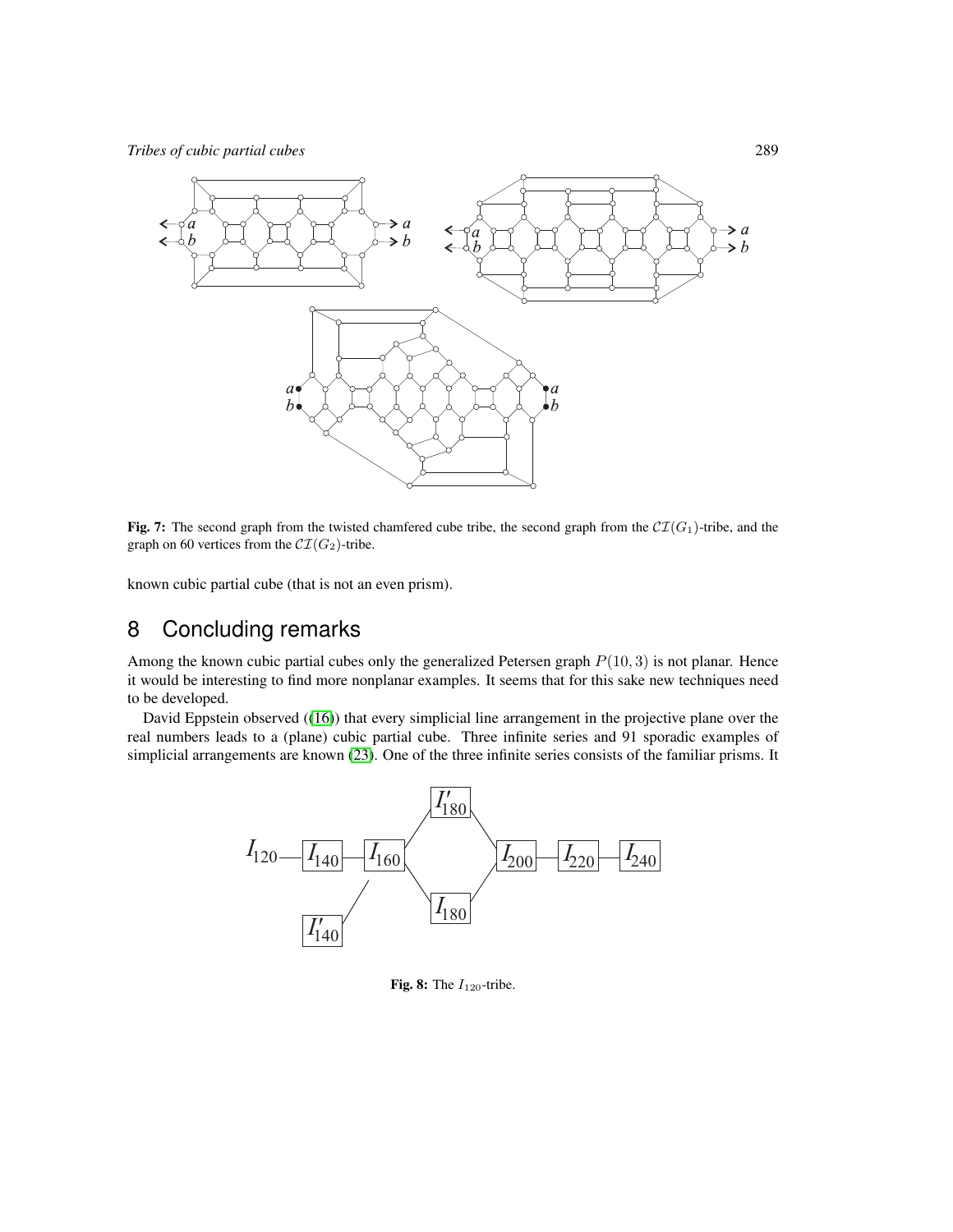would be interesting to systematically consider all other examples to see to which known or new partial cubes they lead, and what their corresponding tribes are.

#### References

- <span id="page-17-0"></span>[1] D. Avis, Hypermetric spaces and the Hamming cone, Canad. J. Math. 33 (1981) 795–802.
- <span id="page-17-8"></span>[2] H.-J. Bandelt, M. van de Vel, Superextensions and the depth of median graphs, J. Combin. Theory Ser. A 57 (1991) 187–202.
- <span id="page-17-10"></span>[3] P. Bonnington, S. Klavžar, A. Lipovec, On cubic and edge-critical isometric subgraphs of hypercubes, Australas. J. Combin. 28 (2003) 217–224.
- <span id="page-17-11"></span>[4] B. Brešar, S. Klavžar, A. Lipovec, B. Mohar, Cubic inflation, mirror graphs, regular maps, and partial cubes, European J. Combin. 25 (2004) 55–64.
- <span id="page-17-5"></span>[5] D. Bryant, V. Moulton, Neighbor-net: An agglomerative method for the construction of phylogenetic networks, Mol. Biol. Evol. 21 (2004) 255–265.
- <span id="page-17-1"></span>[6] V. D. Chepoi, d-Convexity and isometric subgraphs of Hamming graphs, Cybernetics 1 (1988) 6–9.
- <span id="page-17-15"></span>[7] H. S. M. Coxeter, Regular Polytopes, Third Edition, Dover Publications, New York, 1973.
- <span id="page-17-16"></span>[8] M. Deza, M. Dutour-Sikiric, S. Shpectorov, Isometric embeddings of Archimedean Wythoff polytopes into hypercubes and half-cubes, MNF Lecture Notes Series, Kyushu University, Proc. Conf. on Sphere Packings (Fukuoka 2004), 55–70.
- <span id="page-17-12"></span>[9] M. Deza, M. Dutour-Sikiric, S. Shpectorov, Graphs  $4<sub>n</sub>$  that are isometrically embeddable in hypercubes, Southeast Asian Bull. Math. 29 (2005) 469–484.
- <span id="page-17-14"></span>[10] M. Deza, V. P. Grishukhin, A zoo of  $l_1$ -embeddable polytopal graphs, Bull. Inst. Math. Acad. Sinica 25 (1997) 181–231.
- <span id="page-17-9"></span>[11] M. Deza, V. Grishukhin, M. Shtogrin, Scale-Isometric Polytopal Graphs in Hypercubes and Cubic Lattices. Polytopes in Hypercubes and  $\mathbb{Z}_n$ , Imperial College Press, London, 2004.
- <span id="page-17-4"></span>[12] M. Deza, M. Laurent, Geometry of Cuts and Metrics, Springer-Verlag, Berlin, 1997.
- <span id="page-17-2"></span>[13] D. Djokovic, Distance preserving subgraphs of hypercubes, J. Combin. Theory Ser. B 14 (1973) ´ 263–267.
- <span id="page-17-6"></span>[14] A. Dress, M. Hendy, K. Huber, V. Moulton, On the number of vertices and edges in the Buneman graph, Ann. Combin. 1 (1997) 329–337.
- <span id="page-17-3"></span>[15] D. Eppstein, The lattice dimension of a graph, European J. Combin. 26 (2005) 585–592.
- <span id="page-17-13"></span>[16] D. Eppstein, Cubic partial cubes from simplicial arrangements, Electron. J. Combin. 13 (2006) #R79, 14 pp.
- <span id="page-17-7"></span>[17] J.-Cl. Falmagne, S. Ovchinnikov, Media theory, Discrete Appl. Math. 121 (2002) 103–118.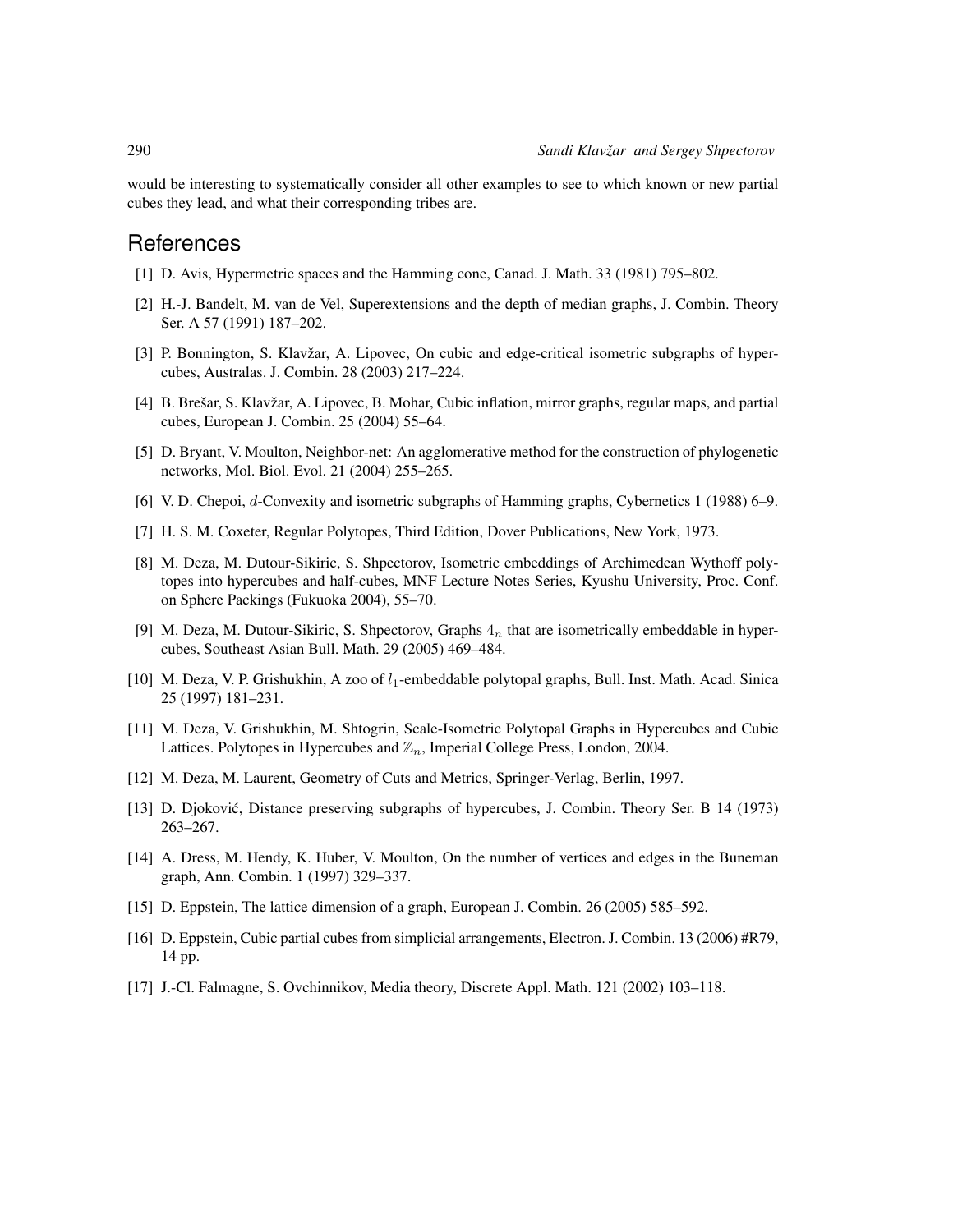- <span id="page-18-1"></span>[18] K. Fukuda, K. Handa, Antipodal graphs and oriented matroids, Discrete Math. 111 (1993) 245–256.
- <span id="page-18-13"></span>[19] The GAP Group, GAP–Groups, Algorithms, and Programming, Version 4.4; 2005 (http://www.gapsystem.org)
- <span id="page-18-14"></span>[20] E. Gedeonova, Constructions of S-lattices, Order 7 (1990) 249-266.
- <span id="page-18-16"></span>[21] C. Godsil, G. Royle, Algebraic Graph Theory, Springer, New York, 2001.
- <span id="page-18-0"></span>[22] R. L. Graham, H. Pollak, On the addressing problem for loop switching, Bell System Tech. J. 50 (1971) 2495–2519.
- <span id="page-18-18"></span>[23] B. Grünbaum, Arrangements of hyperplanes, Proceedings of the Second Louisiana Conference on Combinatorics, Graph Theory and Computing (Louisiana State Univ., Baton Rouge, La., 1971), 41–106.
- [24] B. Grünbaum, Arrangements and Spreads, American Mathematical Society, Providence, R.I., 1972.
- <span id="page-18-5"></span>[25] W. Imrich and S. Klavžar, Product Graphs: Structure and Recognition, Wiley, New York, 2000.
- <span id="page-18-10"></span>[26] W. Imrich, S. Klavžar, H. M. Mulder, Median graphs and triangle-free graphs, SIAM J. Discrete Math. 12 (1999) 111–118.
- <span id="page-18-6"></span>[27] S. Klavžar, Applications of isometric embeddings to chemical graphs, DIMACS Ser. Discr. Math. Theor. Comput. Sci. 51 (2000) 249–258.
- <span id="page-18-7"></span>[28] S. Klavžar, I. Gutman, B. Mohar, Labeling of benzenoid systems which reflects the vertex–distance relations, J. Chem. Inf. Comput. Sci. 35 (1995) 590–593.
- <span id="page-18-12"></span>[29] S. Klavžar, A. Lipovec, Partial cubes as subdivision graphs and as generalized Petersen graphs, Discrete Math. 263 (2003) 157–165.
- <span id="page-18-2"></span>[30] S. Klavžar, H. M. Mulder, Partial cubes and crossing graphs, SIAM J. Discrete Math. 15 (2002) 235–251.
- <span id="page-18-15"></span>[31] B. Mohar, C. Thomassen, Graphs on Surfaces, Johns Hopkins University Press, Baltimore, 2001.
- <span id="page-18-17"></span>[32] H. M. Mulder, The structure of median graphs, Discrete Math. 24 (1978) 197–204.
- <span id="page-18-9"></span>[33] H. M. Mulder, The Interval Function of a Graph, Math. Centre Tracts 132, Mathemtatisch Centrum, Amsterdam, 1980.
- <span id="page-18-8"></span>[34] S. Ovchinnikov, Hyperplane arrangements in preference modelling, J. Math. Psychology 49 (2005) 481–488.
- <span id="page-18-11"></span>[35] P. M. Weichsel, Distance regular subgraphs of a cube, Discrete Math. 109 (1992) 297–306.
- <span id="page-18-3"></span>[36] E. Wilkeit, Isometric embeddings in Hamming graphs, J. Combin. Theory Ser. B 50 (1990) 179–197.
- <span id="page-18-4"></span>[37] P. Winkler, Isometric embeddings in products of complete graphs, Discrete Appl. Math. 7 (1984) 221–225.